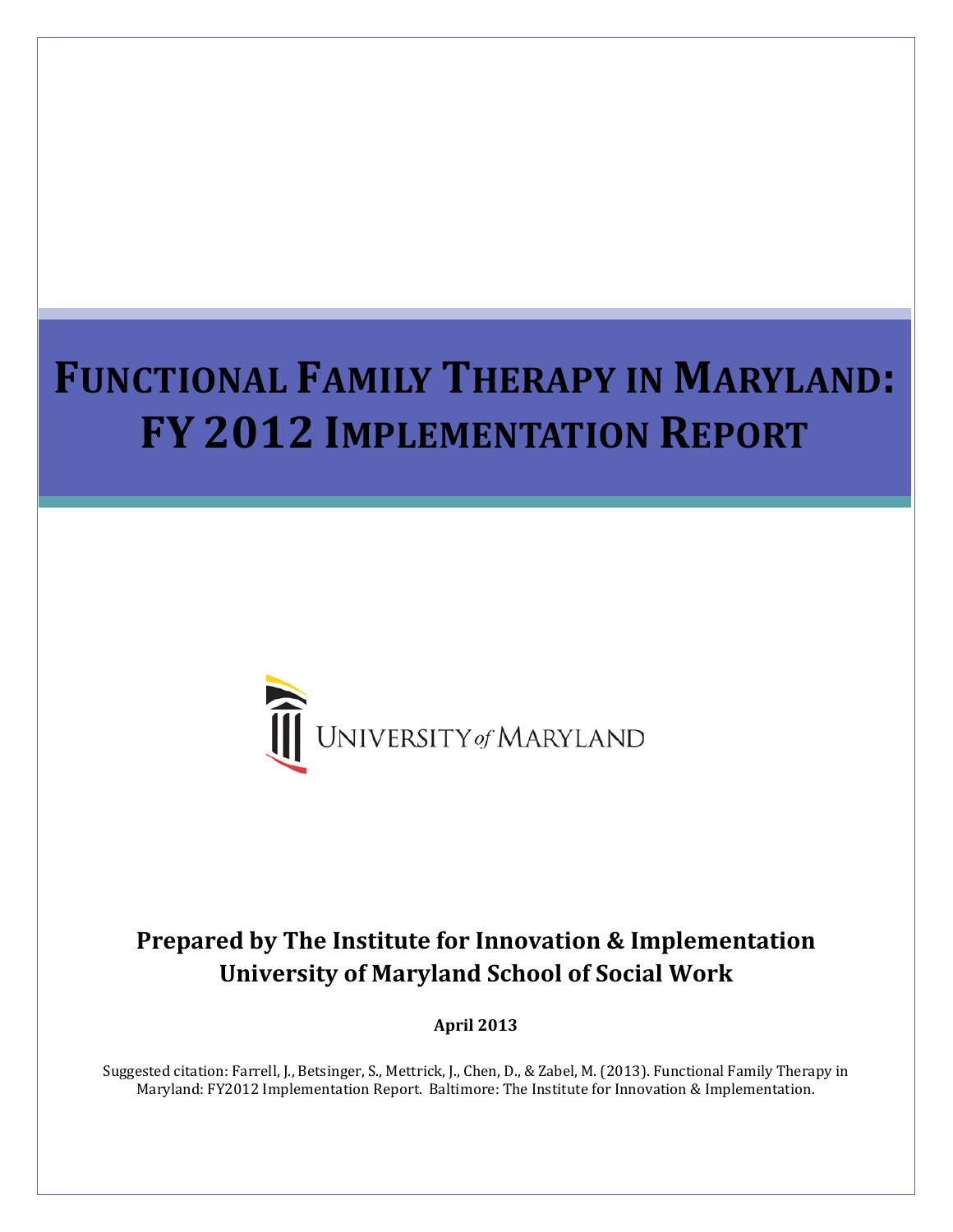# **Table of Contents**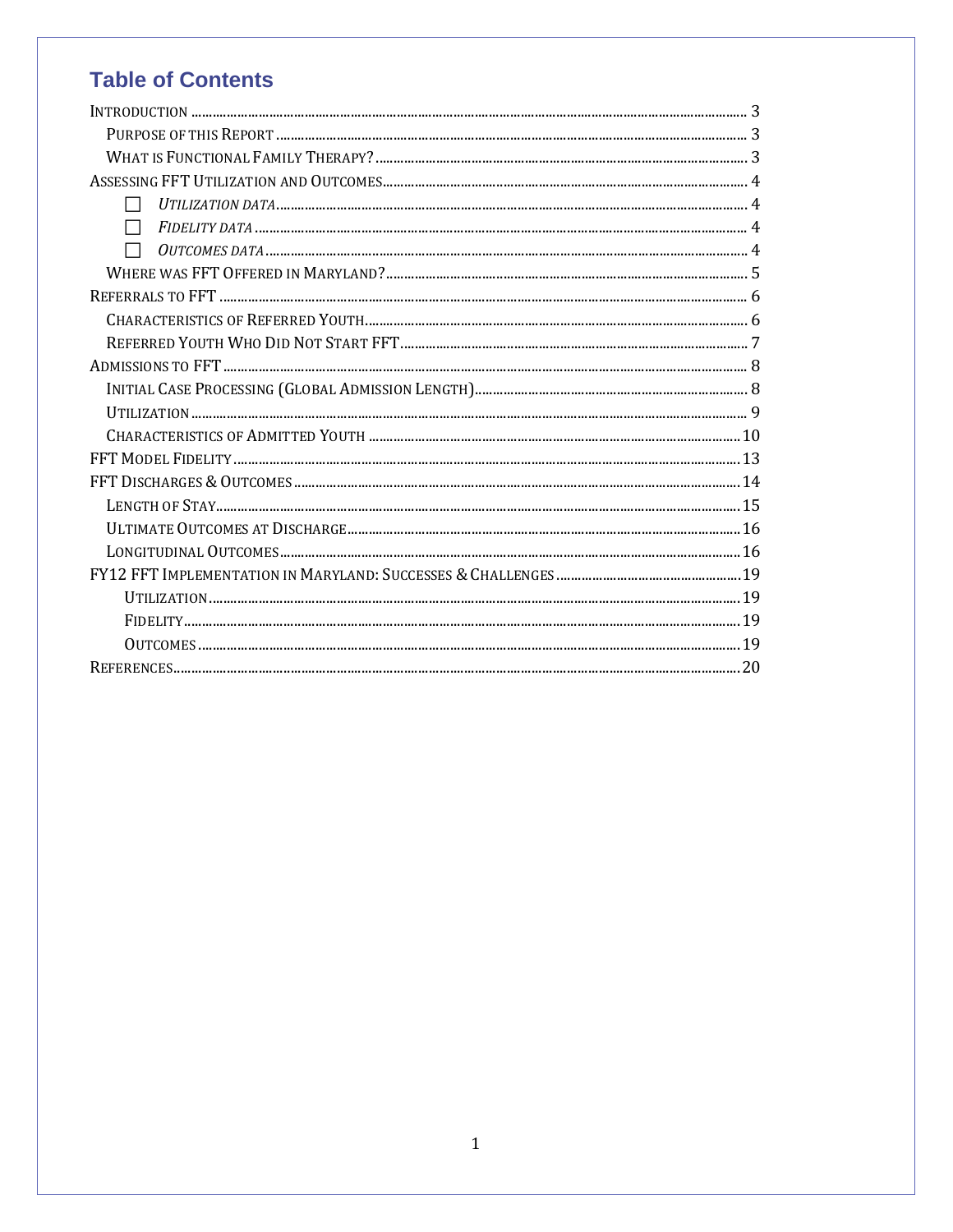# **EXECUTIVE SUMMARY**

Functional Family Therapy (FFT) is one of five prioritized evidence-based practices selected by Maryland's Children's Cabinet with the goals of reducing costly out-of-home placements and providing empirically supported community-based practices that address key outcomes (e.g., long-term rates of rearrest, school attendance, etc.). Since 2007, the Institute for Innovation & Implementation has helped to facilitate FFT implementation in Maryland and continues to provide technical assistance and data reporting to providers and stakeholders.

# **FY12 Data Highlights**

# **Utilization**

- In FY12, FFT was available in 20 jurisdictions throughout Maryland. Based on the number of funded slots Maryland has the capacity to serve an estimated 969 youth annually.
- 1,049 youth were referred to FFT in FY12. The majority of referrals were provided by the Department of Juvenile Services (DJS) (76%). Of those youth referred, 69% were admitted for treatment, which was an increase from FY11. Issues regarding youth/family consent and availability were the primary reasons youth did not start FFT.
- The average age of youth admitted to FFT was 16.1 years old, and the majority of admitted youth were African American (63%) and male (74%). Most youth were involved with DJS upon admission to FFT, and these youth had considerable delinquency histories—on average, youth had more than 4 prior referrals to DJS. In addition, approximately one-third of youth admitted to FFT had prior involvement with the child welfare system.
- The statewide utilization of funded FFT slots was 71%, and utilization for 'active' slots was 79%.

# **Fidelity**

• Fidelity to the FFT model has continued to exceed national FFT target scores and has shown improvement since FY11.

# **Outcomes**

- 646 youth were discharged from FFT within the therapist's control in FY12, and **74%** of these youth had completed treatment, which is an improvement over previous years.
- Of youth who completed FFT in FY12, at the time of discharge:
	- o **97%** were living at home;
	- o **96%** were in school or working; and
	- o **96%** had no new arrests.
- Of youth who completed FFT in FY11, as of one year post-discharge:
	- o **65%** did not have a new DJS referral;
	- o **94%** had not been committed to DJS; and
	- o **89%** had not been placed into a residential placement with DJS.
	- o Only **3%** of youth had any new involvement with the child welfare system.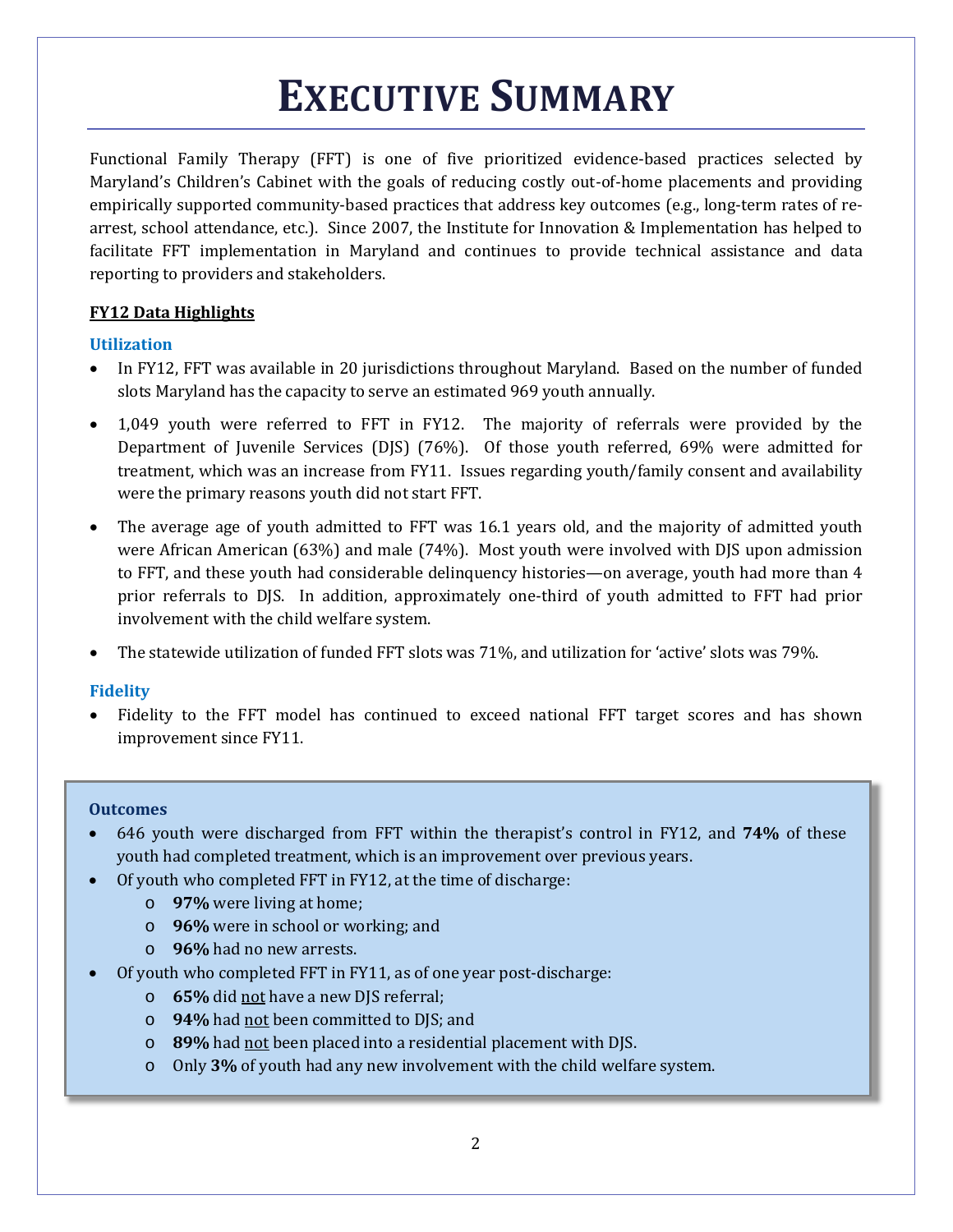# <span id="page-3-0"></span>**Introduction**

## <span id="page-3-1"></span>**Purpose of this Report**

In 2007, Maryland's Governor's Office of Children (GOC), on behalf of the Children's Cabinet, Department of Juvenile Services (DJS), and local Departments of Social Services began to work collaboratively to substantially increase the availability of Functional Family Therapy (FFT) to youth and families in Maryland. FFT is a family-based clinical model that can be delivered in the home and is designed to help youth with behavior problems. It is widely recognized as an evidencebased practice (EBP), suitable for diverse populations in diverse contexts and settings (Sexton & Alexander, 2000; Sexton, 2011). Maryland's stakeholders selected FFT with the goals of reducing the use of out-of-home placements while improving outcomes for youth and families across the State.

The Institute for Innovation & Implementation (The Institute) collects and analyzes data for a variety of EBPs utilized throughout Maryland in order to monitor and support their implementation efforts. This report provides state and local stakeholders with a summary of FFT implementation across the State of Maryland as of fiscal year (FY) 2012. In addition to utilization and FFT fidelity indicators, both short- and long-term outcomes for participating adolescents are examined.

#### **What is an EBP?**

An **evidence-based practice (EBP)** is the integration of the best available research with clinical expertise in the<br>context of vouth and family context of youth and family characteristics, culture, and preferences. The effectiveness of an EBP to help children and families reach desirable outcomes is measured by three vital components (American Psychological<br>Association [APA], 2002; APA Association Presidential Task Force on Evidence-Based Practice, 2006; U.S. Department of Health & Human Services, 1999):

- 1) Extent of scientific support of the intervention's effects, particularly from at least two rigorously designed studies;
- 2) Clinical opinion, observation, and consensus among recognized experts (for the target population); and
- 3) Degree of fit with the needs, context, culture, and values of families, communities, and neighborhoods.

# <span id="page-3-2"></span>**What is Functional Family Therapy?**

FFT is a short-term, family-based treatment program for youth ages 10 through 18 who exhibit delinquent and violent behaviors, as well as school and other conduct problems. The therapeutic model consists of five major components in addition to pretreatment activities: 1) engagement in change, 2) motivation to change, 3) relational/interpersonal assessment and planning for behavior change, 4) behavior change, and 5) generalization across behavioral domains and multiple systems. FFT has demonstrated positive outcomes across a wide range of youth and communities, including:

- Significant and long-term reductions in youth re-offending and violent behavior;
- Significant effectiveness in reducing sibling entry into high-risk behaviors;
- High treatment completion rates; and
- Positive impacts on family communication, parenting, and youth problem behavior; reduction of family conflict.

The FFT model has been successfully implemented across a range of community-based settings and childserving systems (e.g., Alexander & Parsons, 1973; Alexander, Pugh, Parsons, & Sexton, 2000; Sexton & Alexander, 2000; Sexton, 2011). For additional information on FFT, please go to [www.fftinc.com.](http://www.fftinc.com/)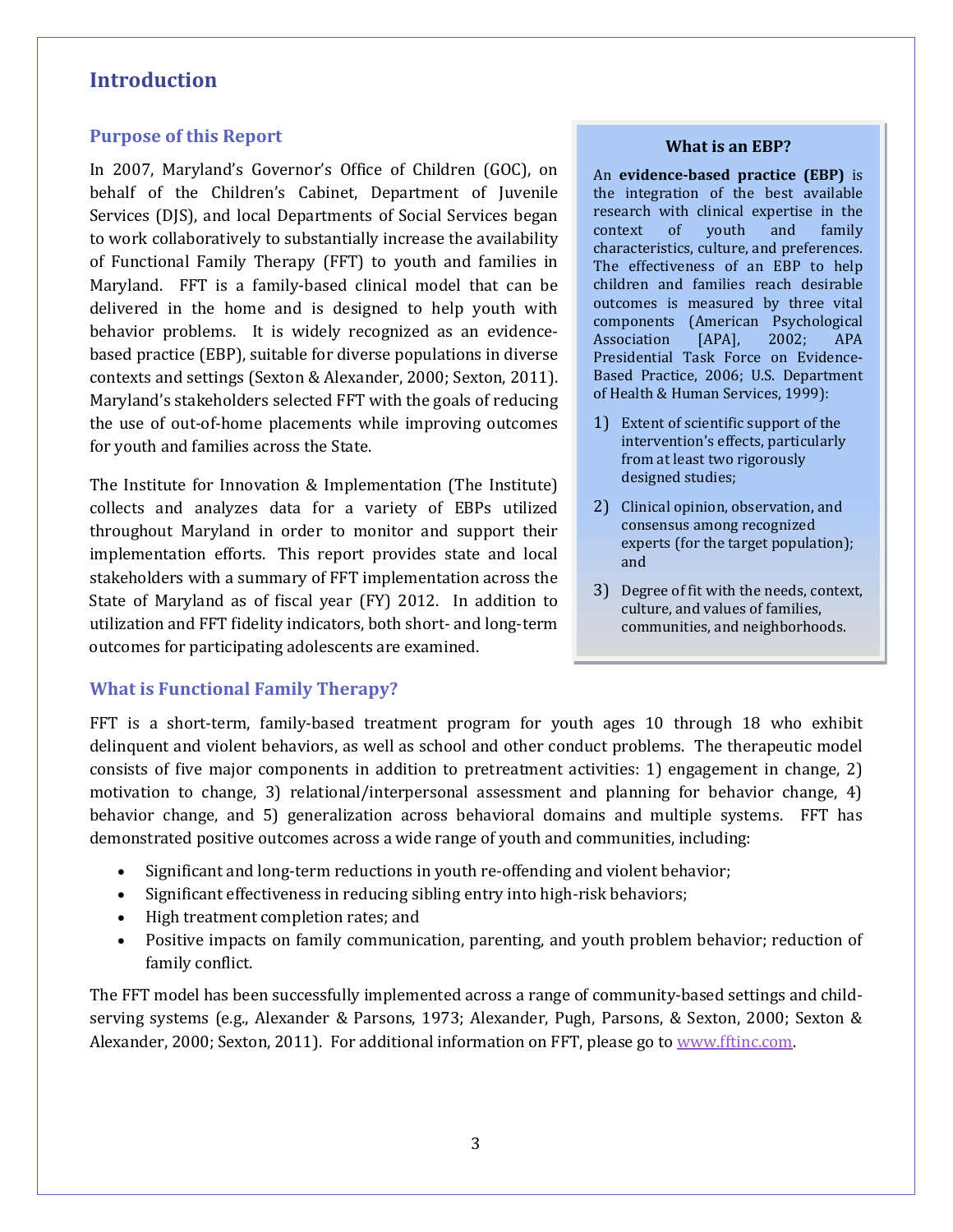# <span id="page-4-0"></span>**Assessing FFT Utilization and Outcomes**

The data presented in this report were drawn from multiple sources and fall into three main categories.

- <span id="page-4-1"></span>• *Utilization data* are drawn from youth-level data routinely submitted by providers in Maryland, as well as data provided by DJS and the Department of Human Resources (DHR). These data include demographic information, delinquency history, child welfare system history, and details of the case processing (e.g., referral sources, reasons for not starting treatment, etc.). As a whole, utilization data indicate the "who, when, and why" for youth referred to and served by FFT. Readers should note that use of the data collection instrument did not begin until January 2010, and data from July through December 2009 were collected retrospectively. While FY10 data are presented in this report, these findings should be interpreted with caution, as they may reflect some missing information.
- <span id="page-4-2"></span>• *Fidelity data* measure the degree to which the EBP has been delivered as intended by the program developers.
- <span id="page-4-3"></span>• *Outcomes data* allow us to assess whether FFT has achieved the desired results for youth and families. FFT focuses on individual, family, and extra-familial risk and protective factors that impact youth behavior. As such, the outcomes of particular interest in FFT include *increasing protective factors* such as family communication, while *reducing risk factors* such as family conflict, in order to reduce the frequency and number of days spent in out-of-home placements and to reduce the likelihood of delinquent behaviors (Sexton, 2011). The different types of outcome data collected are detailed in Table 1.

| <b>Type</b>                                 | <b>Indicator</b>                                                                                                                                     | <b>Source</b>            |
|---------------------------------------------|------------------------------------------------------------------------------------------------------------------------------------------------------|--------------------------|
| <b>Case Progress</b>                        | Treatment completion<br>Reason for non-completion (if applicable)                                                                                    | <b>FFT Providers</b>     |
| <b>Ultimate</b><br>Outcomes at<br>Discharge | Whether the youth was living at home<br>Whether the youth was in school or working<br>Whether the youth had any new arrests                          | <b>FFT Providers</b>     |
| Longitudinal<br><b>Outcomes</b>             | Delinquency (e.g., DJS referral, adjudication, and<br>commitment)<br>Involvement in the child welfare system (e.g.,<br>➤<br>services and placements) | <b>DJS</b><br><b>DHR</b> |

# *Table 1. FFT Outcome Data—Types and Sources*

Descriptive and bivariate analyses (e.g., chi-square, t-test) are utilized to assess statewide utilization, fidelity, and outcomes data from FY12. Where possible, data are presented and comparisons are drawn for previous fiscal years. Please refer to Appendix 1 for FY12 descriptive data presented by funding source, provider, and jurisdiction.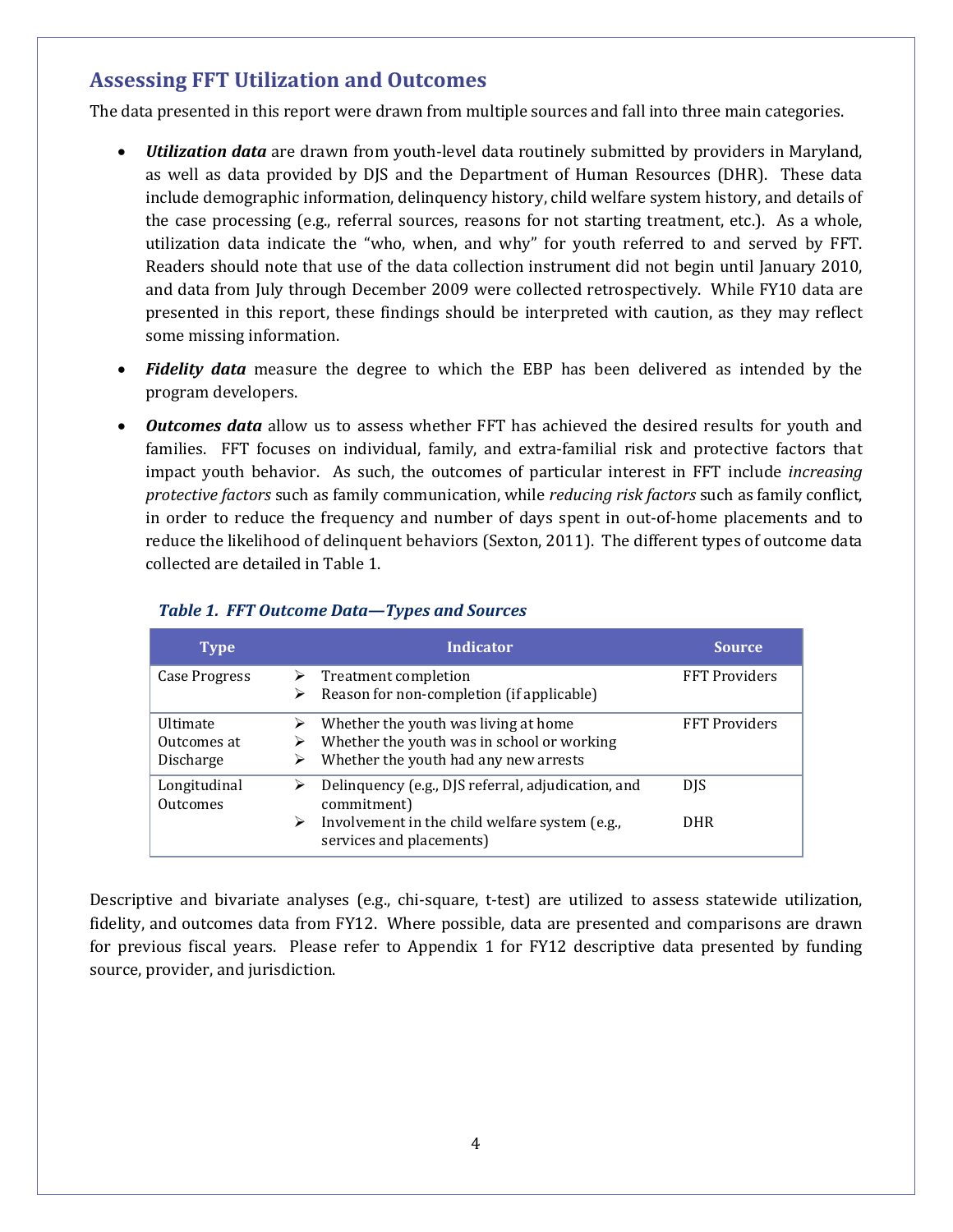# <span id="page-5-0"></span>**Where was FFT Offered in Maryland?**

In FY[1](#page-5-1)2, FFT was offered in 20 jurisdictions<sup>1</sup> in Maryland; it was not available in the DJS Western Region of the State (Figure 1). FFT was administered by three providers (five FFT teams total)—Baltimore County Bureau of Behavioral Health (one team), Center for Children (two teams), and VisionQuest (two teams)—for an estimated annual capacity of 969 youth.[2](#page-5-2) FFT was funded by four sources, including DJS, the Children's Cabinet Interagency Fund (CCIF), a local Department of Social Services (DSS), and Medicaid. Funding sources and slot allocations varied by jurisdiction (see Table 2).





*Table 2. FFT Service Provision & Funding Sources in Maryland, FY12*

| <b>Region</b><br>(DJS)  | <b>Jurisdiction(s) Served</b>                                                               | <b>Provider</b>                                                       | <b>Funding</b><br><b>Source</b>         | #Funded<br><b>Daily Slots</b> |
|-------------------------|---------------------------------------------------------------------------------------------|-----------------------------------------------------------------------|-----------------------------------------|-------------------------------|
| <b>Baltimore</b>        | <b>Baltimore City</b>                                                                       | VisionQuest                                                           | DJS                                     | 65.0                          |
| <b>Central</b>          | <b>Baltimore County</b>                                                                     | <b>Baltimore County Bureau</b><br>of Behavioral Health<br>Vision0uest | <b>CCIF</b><br><b>DSS</b><br><b>DJS</b> | $30.0*$<br>18.0<br>3.0        |
|                         | Carroll, Howard, Harford                                                                    | <b>VisionQuest</b>                                                    | <b>DJS</b>                              | 9.0                           |
| Eastern<br><b>Shore</b> | Cecil . Caroline. Dorchester.<br>Kent, Queen Anne, Somerset,<br>Talbot, Wicomico, Worcester | <b>VisionQuest</b>                                                    | <b>DJS</b>                              | 19.0                          |
| Metro                   | Montgomery, Prince George's                                                                 | VisionQuest                                                           | <b>DJS</b>                              | 79.0                          |
| <b>Southern</b>         | Anne Arundel, Calvert, Charles,<br>St. Mary's                                               | Center for Children                                                   | <b>CCIF</b><br><b>DIS</b><br>Medicaid   | $6.7*$<br>93.0                |

\*The number of funded slots changed in this jurisdiction during FY12. The *# Funded Daily Slots* represents a weighted average of the number of slots based on these changes.

<span id="page-5-1"></span> $\ddot{\phantom{a}}$ <sup>1</sup> Jurisdictions refer to all Maryland counties and Baltimore City.

<span id="page-5-2"></span><sup>2</sup> This estimated number is based on the average number of slots funded by DJS, CCIF, and DSS during FY12 (n=323). It assumes that each youth will remain in FFT for an average length of stay of 120 days, and that three youth can be served in each slot during the course of the year.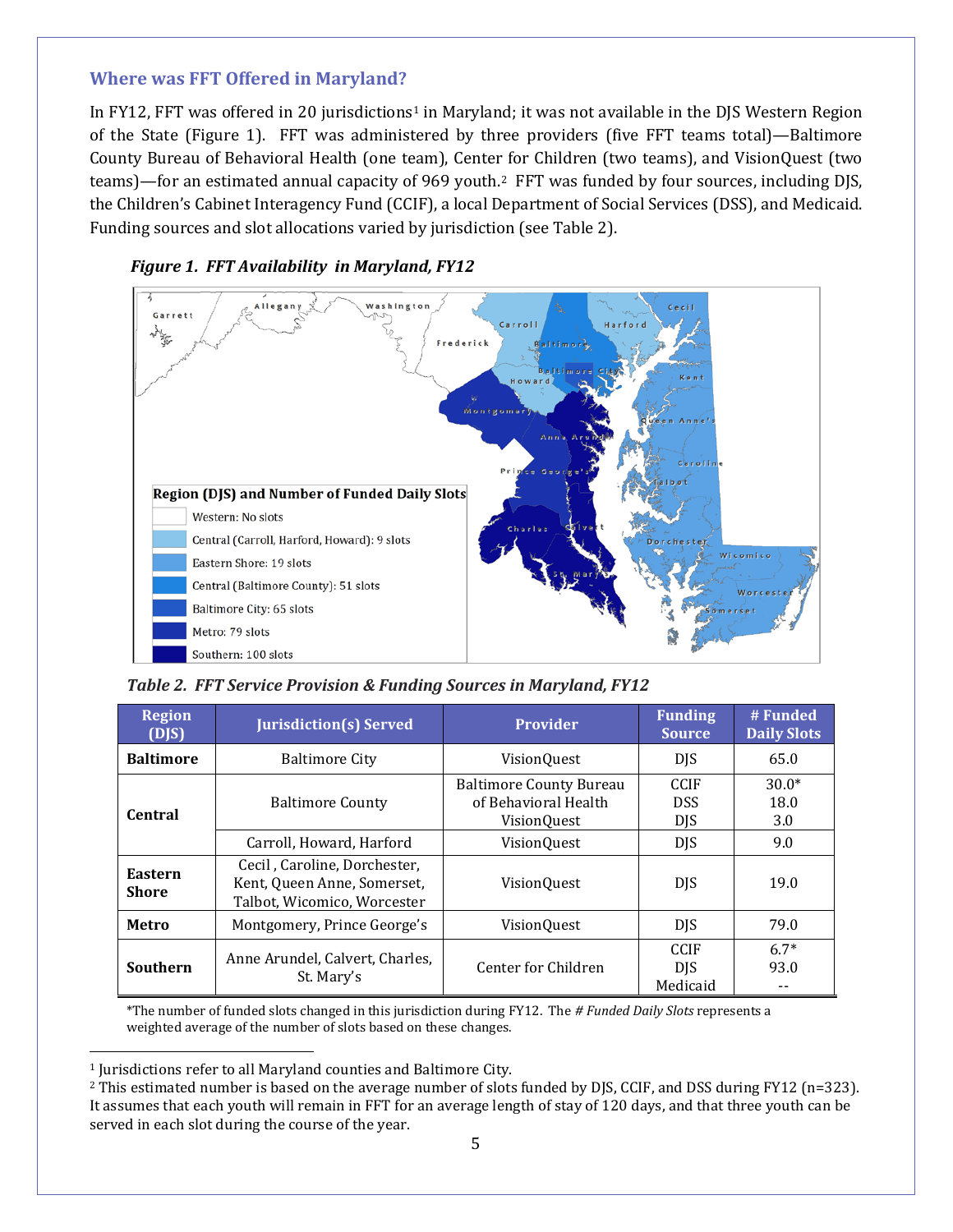# <span id="page-6-0"></span>**Referrals to FFT**

Maryland youth may be referred to FFT from a variety of sources. In FY12, the majority of the 1,049 referrals were made by DJS (76%), followed by DSS (10%), schools (4%), and mental health/outpatient agencies (3%; Figure 2). Seven percent of referrals came from other sources, such as self-referrals from families, hospitals, and other local agencies. DJS has been the principal referral source for FFT in Maryland since FY10.



*Figure 2. FFT Referral Sources, Percentage of Total Youth Referred , FY10-FY12*

#### <span id="page-6-1"></span>**Characteristics of Referred Youth**

FFT can serve male and female youth from diverse racial and ethnic backgrounds who are between the ages of 10 to 18 years old. In FY12, almost all of the referred youth met the age criteria, though they tended to be older adolescents. Approximately two-thirds (66%) of referred youth were between the ages of 15 and 17 years old (Figure 3), and the average age at referral was 15.8 years old. Sixtytwo percent of referred youth were African American/Black, 28% Caucasian/White, 5% Hispanic/Latino, and 5% another race/ethnicity (Table 3). Further, 73% of these youth were male.

Characteristics of youth referred to FFT have been fairly constant over time, with the exception of race. Since FY10, the proportion of African





American/Black youth referred in Maryland has significantly increased, while the proportion of Caucasian/White youth has decreased.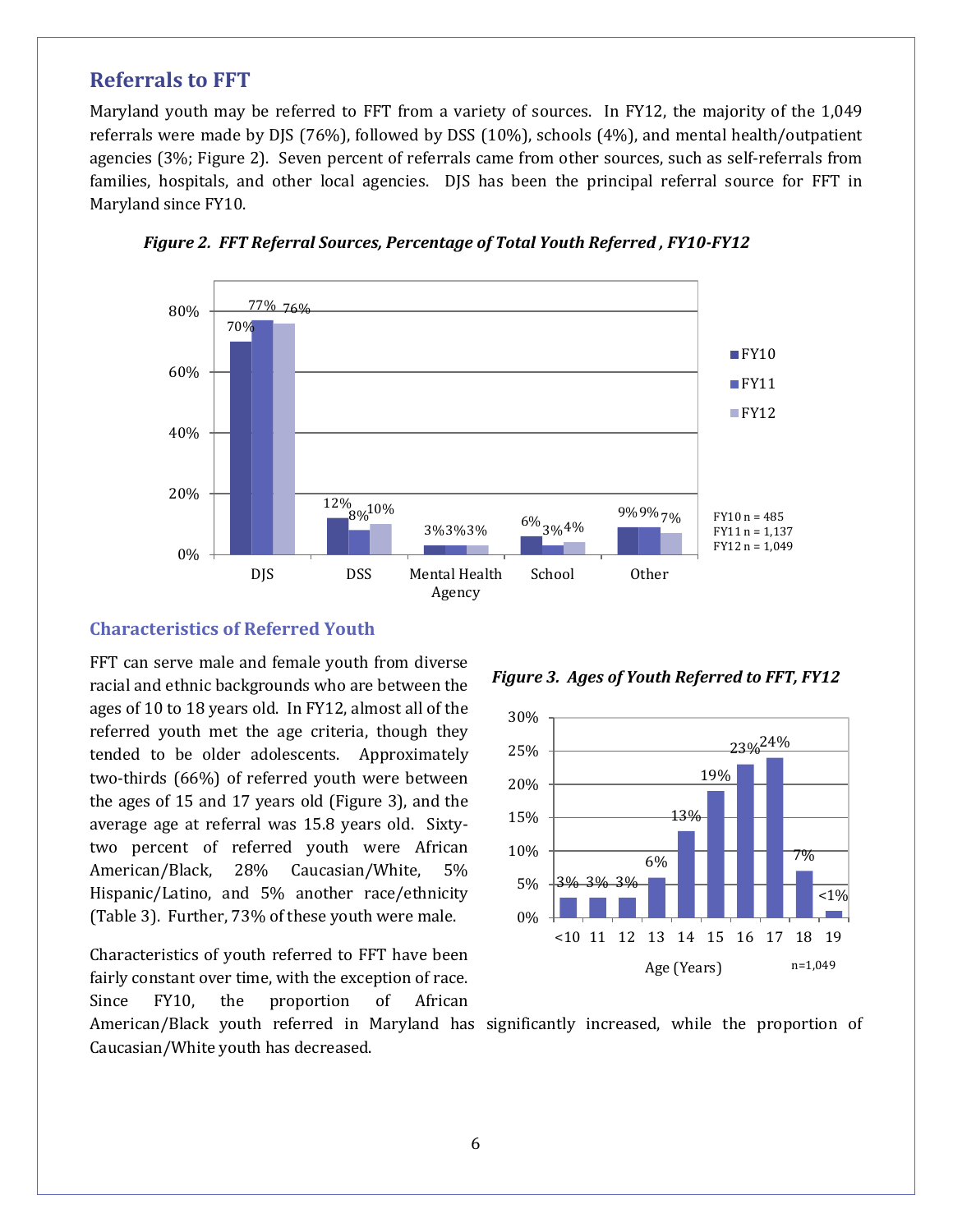|          | <i>o</i> - r - -             | - ,         |             |             |
|----------|------------------------------|-------------|-------------|-------------|
|          |                              | <b>FY10</b> | <b>FY11</b> | <b>FY12</b> |
|          | <b>Total Number of Youth</b> | 485         | 1,137       | 1,049       |
| ēĭ       | Male                         | 355 (73%)   | 827 (73%)   | 764 (73%)   |
| Gen      | Female                       | 130 (27%)   | 310 (27%)   | 285 (27%)   |
|          | African American/Black       | 274 (57%)   | 763 (67%)   | 648 (62%)   |
|          | Caucasian/White              | 170 (35%)   | 303 (27%)   | 296 (28%)   |
| Race/Eth | Hispanic/Latino              | 18 (4%)     | 33 (3%)     | 54 (5%)     |
|          | <b>Other</b>                 | 23 (5%)     | 33 (3%)     | 51 (5%)     |
|          | Average Age (s.d.)           | 15.6(2.0)   | 15.8(1.9)   | 15.8(1.9)   |

# *Table 3. Demographic Characteristics of Youth Referred to FFT, FY10-FY12*

# <span id="page-7-0"></span>**Referred Youth Who Did Not Start FFT**

Not all youth referred to FFT start treatment. In some cases, the FFT provider may determine that the youth and/or family are not eligible for FFT treatment, and in other cases, the youth/family may be eligible but they choose not to start for another reason. Figure 4 lists the reasons for not starting FFT, which are indicated by the providers. These reasons are closely monitored over time as they offer important information about how to improve the referral process, including how to increase appropriate referrals and decrease barriers to treatment engagement. Ultimately, utilization is highly dependent on a sufficient flow of referrals for eligible youth and families who could benefit from FFT.

#### *Figure 4. Reasons for Not Starting FFT*

Youth may not start FFT due to exclusionary factors that make them **ineligible** for participation, including:

- *Age appropriateness;*
- *Actively suicidal, homicidal, and/or psychotic;*
- *Diagnosed with autism, pervasive developmental delay, mental retardation, or with an IQ less than 75;*
- *Diagnosed primarily as a sex offender;*
- *No psycho-social system/ identifiable caregiver;*
- *Scheduled to be sent away from the family;*
- *Already completed a full course of FFT treatment; or*
- *Unavailable (AWOL, detained).*

Youth may not start FFT despite being **eligible** because:

- *The referral/funding source rescinded the referral;*
- *The youth and/or parent/ guardian do not consent and there is no court order;*
- *The family cannot be contacted; or*
- *The family is outside of the service area.*

Figure 5 shows the reasons that youth did not start FFT in FY12 (n=329). The most frequent reason was *youth and/or parent/guardian do not consent and there is no court order* (28%), followed by *unable to contact family* (26%) and *referral/funding source rescinded referral* (14%). In all three circumstances, these youth were eligible for FFT. Only 28% of youth did not start FFT because they were deemed ineligible.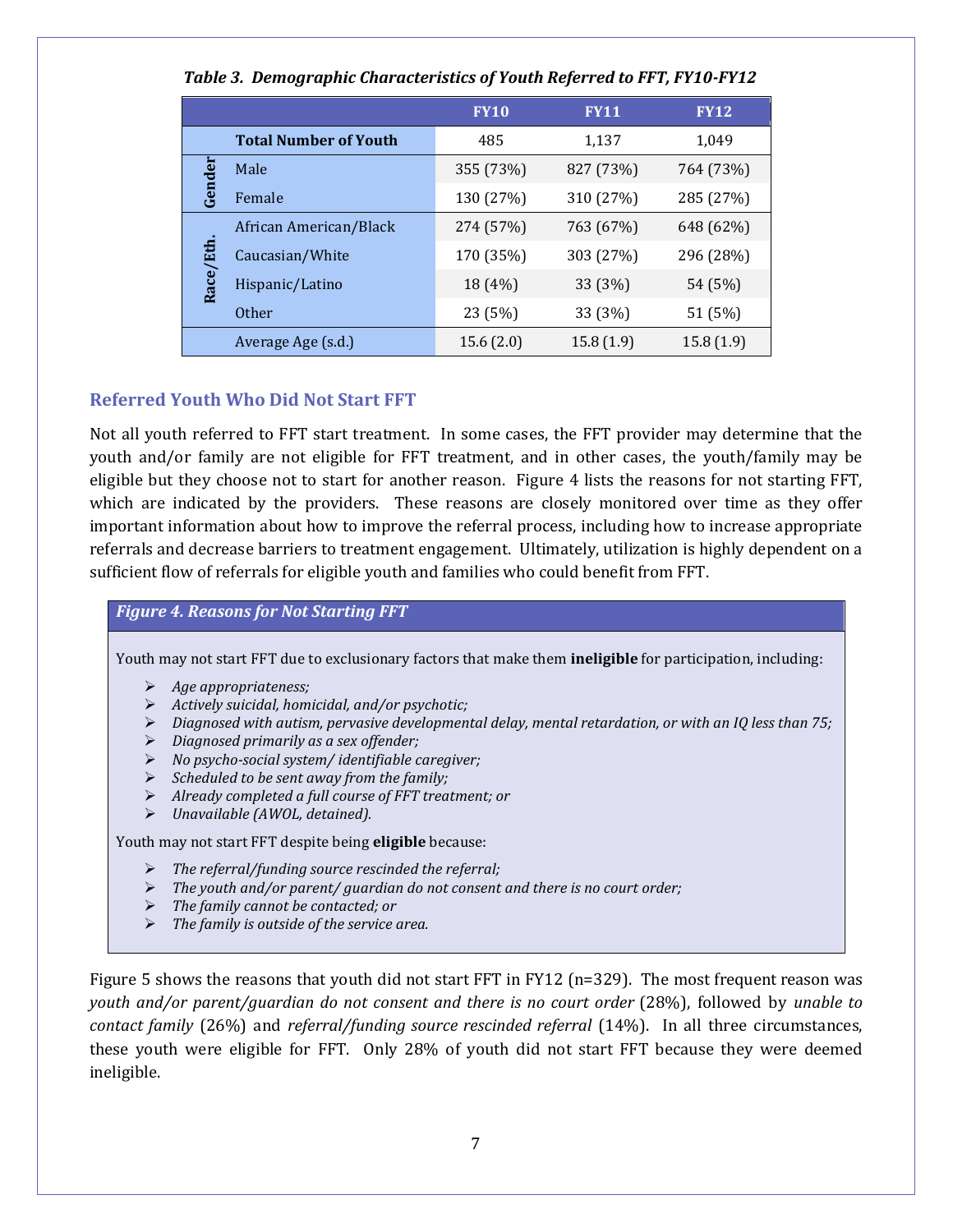

Further examination of cases in which youth/families did not start FFT reveals several trends over time. For one, the percentage of referred youth who did not start FFT decreased from 38% in FY11 to 31% in FY12. Second, a smaller percentage of referrals were rejected in FY12 because the youth/family was not eligible (28%) relative to FY11 (38%). Further, it is evident that youth and family unwillingness or unavailability to participate has been a predominant issue since FY10; in FY12, this cluster of reasons constituted 56% of youth/families who did not start. (Note: The reasons for not starting FFT have been revised over time, so trends for specific reasons cannot be assessed.) Taken as a whole, these findings suggest that improved communication between FFT providers and referral agencies has contributed to in an increase of appropriate referrals, which, in turn, has impacted the percentage of youth and families not starting. On the other hand, a lack of youth and family engagement at the beginning of treatment has been a continual issue.

# <span id="page-8-0"></span>**Admissions to FFT**

# <span id="page-8-1"></span>**Initial Case Processing (Global Admission Length)**

Once a youth is referred to FFT, it is critical that an eligibility decision is made in a timely manner, and that treatment starts soon thereafter. FFT providers report referral, eligibility decision, and start dates, so this process can be closely monitored. The number of days between the referral and start dates is referred to as the *global admission length*.

Global admission length has been declining over the past three years (Figure 6). In FY12, providers generally made an eligibility decision within one weekday of receiving the referral, and youth typically started treatment within approximately three weeks (15 weekdays) of this decision. There were a number of statistical differences in the global admission length by subgroups of youth (see Table 4; only significant differences shown), as well as differences across agencies and jurisdictions (Appendix 1).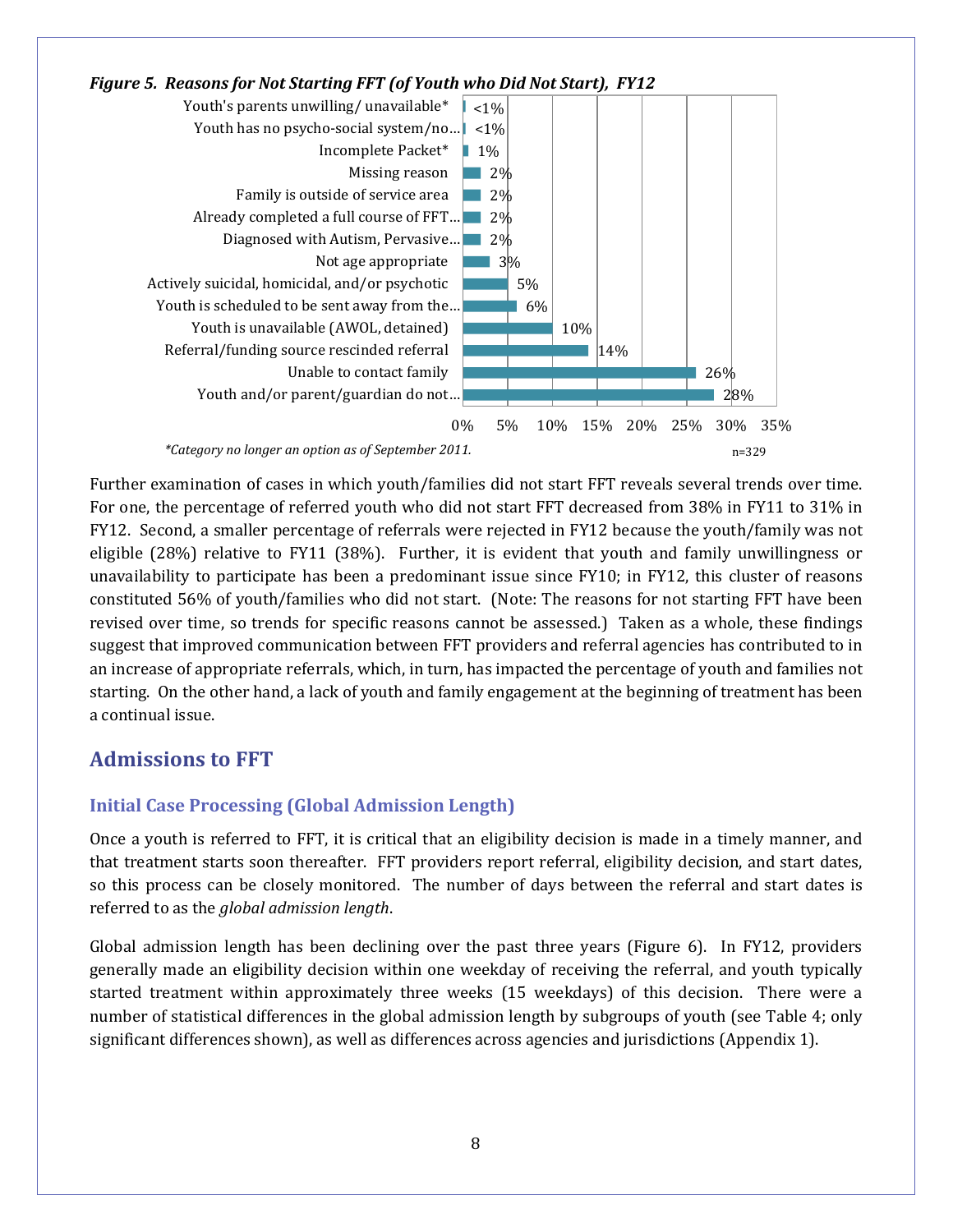

*Note: Due to a change in data collection procedures, eligibility decision dates were only available for 237 cases in FY10.*

| Table 4. Statistically Significant Differences in Global Admission Length (GAL; days) |                                                          |                                    |  |
|---------------------------------------------------------------------------------------|----------------------------------------------------------|------------------------------------|--|
| <b>Factor</b>                                                                         | <b>Shorter GAL</b>                                       | Longer GAL                         |  |
| Gender                                                                                | Male (13.4)                                              | Female (22.2)                      |  |
| <b>Age at Admission</b>                                                               | 15 years and older (13.9)                                | Under 15 years old $(21.5)$        |  |
| Race/Ethnicity                                                                        | African American/Black (13.3)<br>Hispanics/Latinos (9.8) | Caucasian/White (22.9)             |  |
| <b>Prior Referrals to DJS</b>                                                         | Yes $(13.1)$                                             | No(31.4)                           |  |
| <b>Prior DJS Commitments</b>                                                          | Yes $(10.2)$                                             | No $(17.2)$                        |  |
| <b>Funding Source</b>                                                                 | DJS(12.3)<br>DSS (17.5)                                  | GOC/CCIF (36.9)<br>Medicaid (77.8) |  |

# <span id="page-9-0"></span>**Utilization**

DJS has been the primary funding source for FFT during the past few years; accordingly, the majority of youth admitted to FFT in FY12 were funded by DJS (84%), followed by CCIF (11%), and DSS (5%; Figure 7). Just 1% of youth were funded through Medicaid.



*Figure 7. FFT Funding Sources, Percentage of Youth Admitted , FY10-FY12*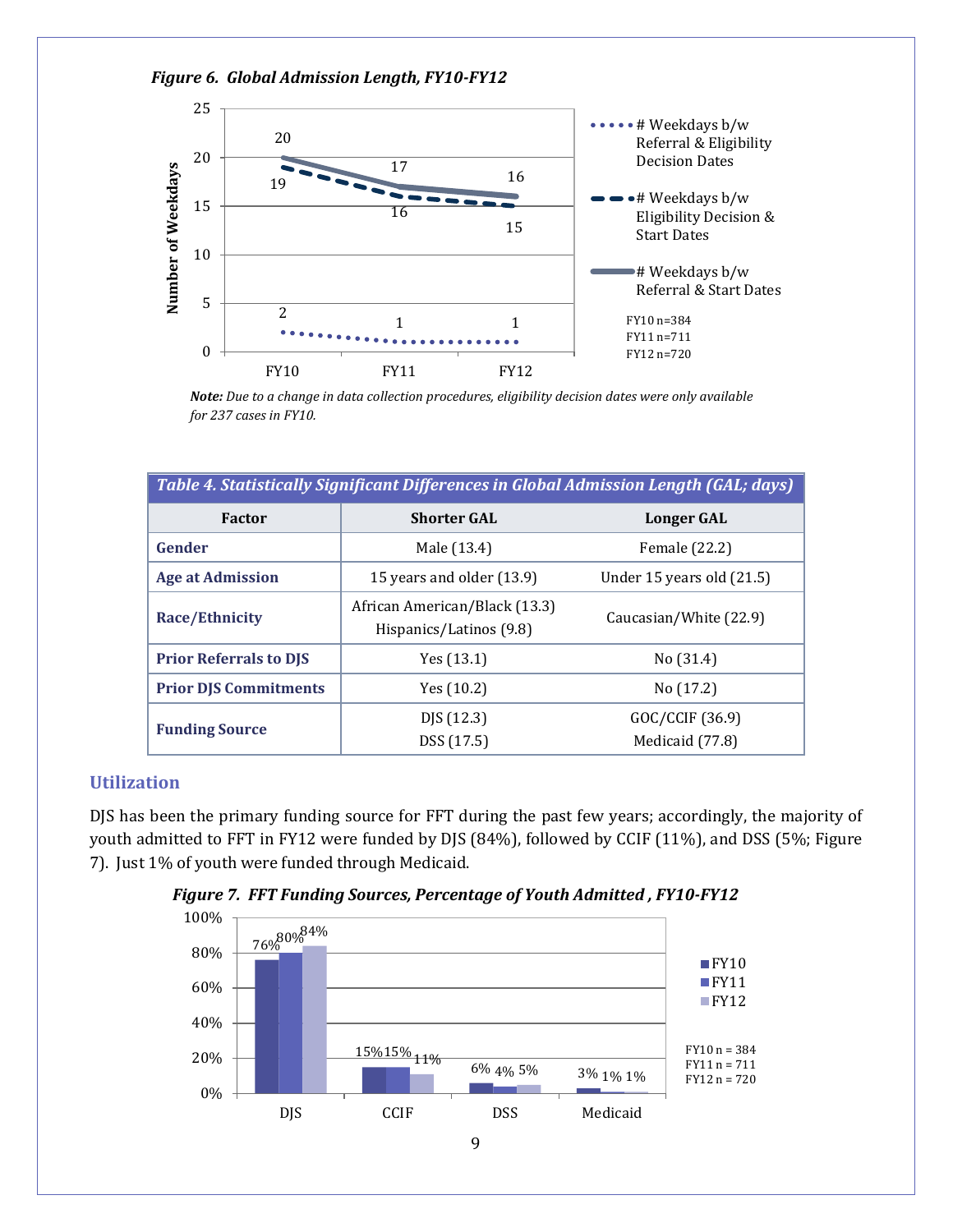Given the investment to make FFT available to youth and families, it has been critical to all stakeholders that the available slots are utilized to their maximum capacity. FFT utilization reflects the number of youth who are admitted to treatment, as well as the length of time that youth and families remain in treatment (see page 15 for descriptive statistics related to length of stay), divided by the number of slots. Utilization is also impacted by the availability of therapists (e.g., if the therapist is out on leave or away for training, or a position vacancy). These factors are tracked closely during the year by providers and referral/funding sources to ensure that FFT is reaching as many youth

and families as possible.

In FY12, DJS, CCIF, and DSS collectively funded a daily capacity of 323 FFT slots across Maryland (Table 5). Of these slots, an average of 290 was 'active', or available to youth and families for treatment. The average daily population of youth served by FFT was 230. Therefore, the average statewide utilization of funded slots was 71%, and utilization for 'active' slots was 79%. The remainder of this section describes the types of youth who participated in FFT.

### <span id="page-10-0"></span>**Characteristics of Admitted Youth**

Overall, 720 youth were admitted to FFT in FY12, a slight increase from FY11 (n=711). The characteristics of youth admitted to FFT were similar to those of the referral population. Most youth admitted to FFT in FY12 were between the ages of 15 and 17 years old (70%; Figure 8), and their average age was 16.1 years old. The majority of youth were male (74%) and African American/Black (63%; Table 6). The characteristics of youth admitted to FFT have remained relatively stable over time, with the exception of race/ethnicity.

|             |  | Table 5. FFT Utilization, |
|-------------|--|---------------------------|
| <b>FY12</b> |  |                           |

| Average Number of<br><b>Funded Slots (Daily)</b> | 323 |
|--------------------------------------------------|-----|
| Average Number of<br><b>Active Slots (Daily)</b> | 290 |
| <b>Average Daily FFT</b><br>Population           | 230 |
| Average Utilization<br>of Funded Slots           | 71% |
| <b>Average Utilization</b><br>of Active Slots    |     |

*Figure 8. Ages of Youth Admitted to FFT, FY12*



|         |                              | <b>FY10</b> | <b>FY11</b> | <b>FY12</b> |
|---------|------------------------------|-------------|-------------|-------------|
|         | <b>Total Number of Youth</b> | 384         | 711         | 720         |
|         | Male                         | 286 (75%)   | 511 (72%)   | 536 (74%)   |
| Gende   | Female                       | 98 (25%)    | 200 (28%)   | 184 (26%)   |
|         | African American/Black       | 217 (56%)   | 474 (67%)   | 452 (63%)   |
|         | Caucasian/White              | 133 (35%)   | 194 (27%)   | 181 (25%)   |
| Race/Et | Hispanic/Latino              | 14 (4%)     | 23 (3%)     | 52 (7%)     |
|         | <b>Other</b>                 | 20 (5%)     | 20 (3%)     | 35 (5%)     |
|         | Average Age (s.d.)           | 15.8(1.8)   | 16.0(1.8)   | 16.1(1.7)   |

#### *Table 6. Demographic Characteristics of Youth Admitted to FFT, FY10-FY12*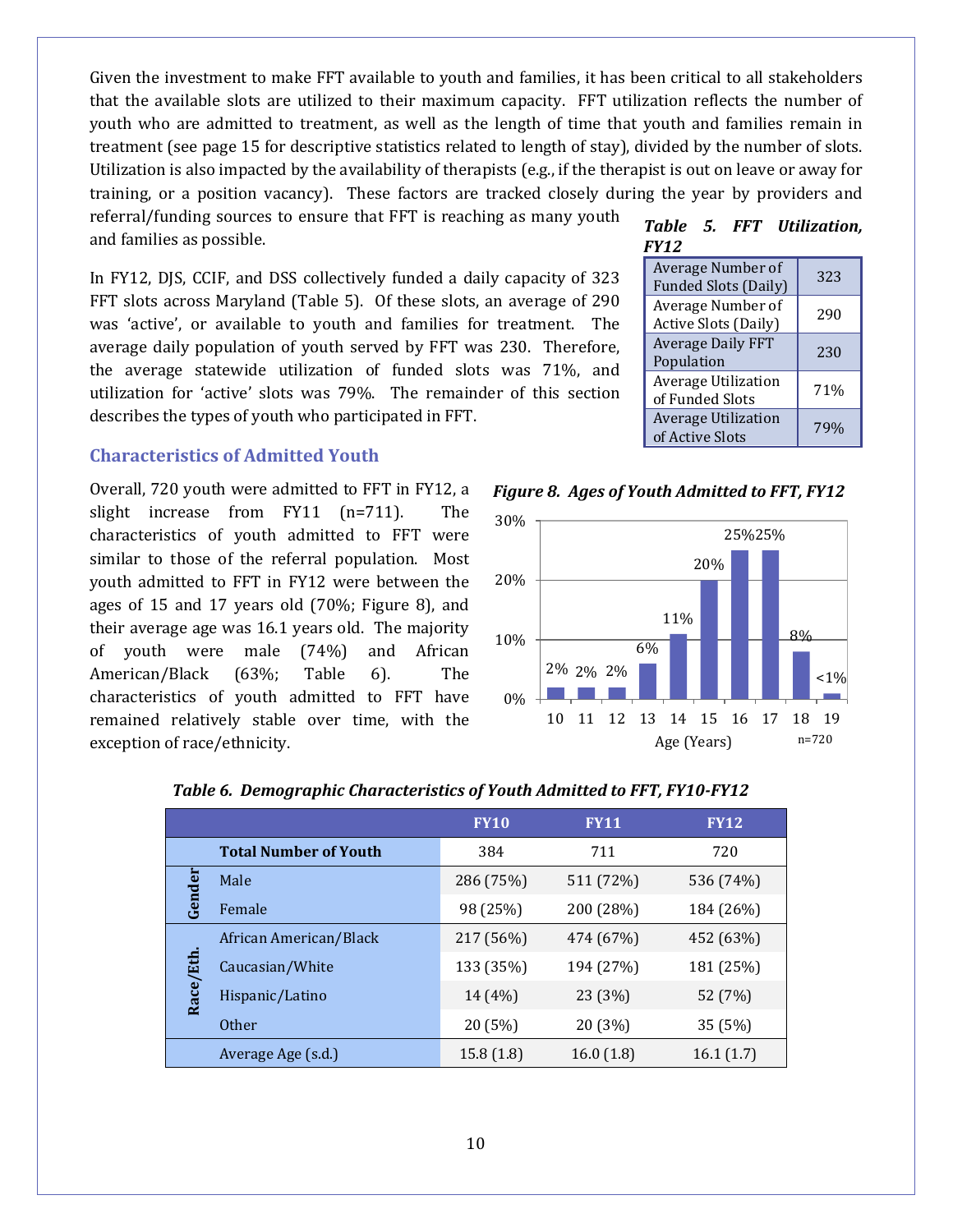#### *Involvement with DJS*

In FY12, 86% of youth admitted to FFT had at least one prior referral to DJS, representing a slight increase compared with youth admitted the previous two years (Table 7). Of those with previous DJS involvement, youth had, on average, more than four prior DJS referrals and their mean age at first referral was 13.9 years old. Twenty-two percent of admitted youth had at least one prior commitment to DJS, and this subset of youth averaged 1.6 prior commitments.

|                                       | <b>FY10</b> | <b>FY11</b> | <b>FY12</b> |
|---------------------------------------|-------------|-------------|-------------|
| <b>Total Number of Youth</b>          | 384         | 711         | 720         |
| One or More Prior DJS Referrals       | 303 (79%)   | 601 (85%)   | 620 (86%)   |
| Avg. # of Prior DJS Referrals (s.d.)  | 4.8(3.3)    | 4.8(3.7)    | 4.6(3.7)    |
| Avg. Age at First DJS Referral (s.d.) | 13.6(2.0)   | 13.8(2.0)   | 13.9(2.0)   |
| One or More Prior DJS Commitments     | 73 (19%)    | 142 (20%)   | 161 (22%)   |
| Avg. # of Prior DJS Commitments (s.d) | 1.5(1.0)    | 1.7(1.1)    | 1.6(1.1)    |

|  |  | Table 7. Prior DJS Involvement for Youth Admitted to FFT, FY10-FY12 |  |  |  |  |  |
|--|--|---------------------------------------------------------------------|--|--|--|--|--|
|--|--|---------------------------------------------------------------------|--|--|--|--|--|

Eighty-five percent of the admitted youth had some form of active involvement with DJS (Figure 9). Of these, 59% were under probation supervision, 32% aftercare supervision (i.e., committed to DJS), 6% pre-court supervision, and 3% were under another form of supervision (e.g., administrative) or missing this information. Of youth under probation or aftercare supervision, 21% were involved with the Violence Prevention Initiative (VPI), a more intensive supervision program for youth who had previously been a perpetrator and/or victim of violence. Further, 66 youth (12% of youth under aftercare or probation supervision) had been released from a committed residential placement within 30 days of starting FFT.



*Figure 9. DJS Supervision for Youth Admitted to FFT, FY10-FY12*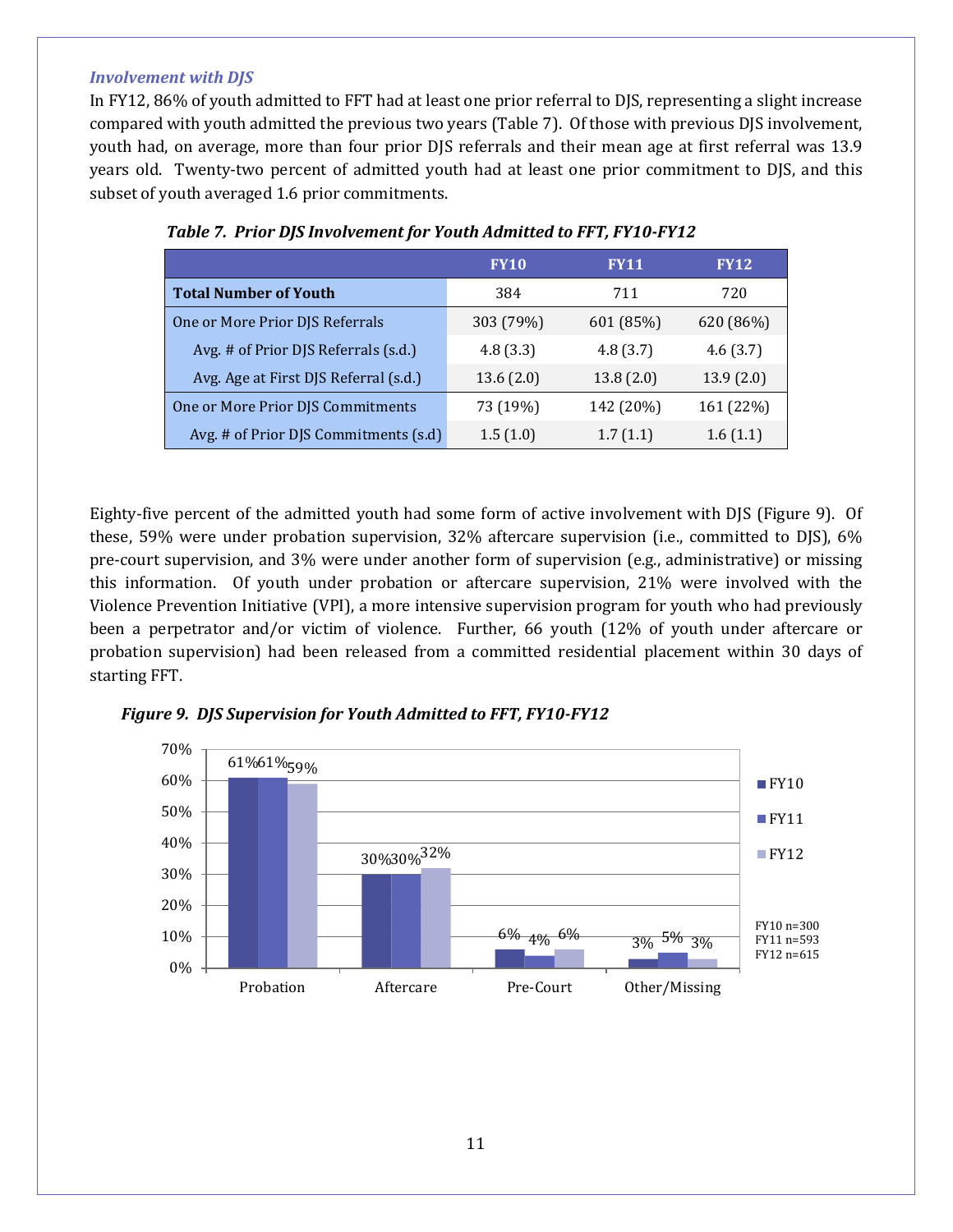#### *Involvement with DSS*

 $\ddot{\phantom{a}}$ 

Of the 720 youth admitted to FFT in FY12, 223 (31%) had some form of prior contact with the child welfare system (Figure 10). Prior to being referred to FFT, 54 youth (8%) had been placed out-of-home, and 204 (28%) had received in-home services. On average, youth were 5.6 years old [a](#page-12-0)t the time of their first out-of-home placement, and 7.7 years old at the time of their first in-home service.3



*Figure 10. Prior Child Welfare System Involvement for Youth Admitted to FFT, FY10-FY12*

Simple bivariate analyses were conducted to determine if youth who started FFT differed from those who did not start. These findings are summarized in Figure 11. Notably, youth belonging to a minority race/ethnicity and those with prior DJS and DSS involvement were more likely to start FFT in FY12. Also note that rates of admission varied substantially by provider agency and jurisdiction; these figures can be found in Appendix 1.

#### *Figure 11. Factors Related to Starting FFT*

#### **Youth who started FFT were statistically more likely to:**

- $\checkmark$  Belong to a minority race/ethnicity
- $\checkmark$  Be older at the time of referral to FFT
- $\checkmark$  Have one or more prior DJS referral
- $\checkmark$  Have prior DSS involvement
- $\checkmark$  Have DJS funding for FFT

#### **Starting FFT was not statistically related to:**

- x Gender
- x Having one or more prior DJS commitments

<span id="page-12-0"></span><sup>3</sup> Average age at first in-home service is based on 203 cases; one case was excluded due to a negative age value.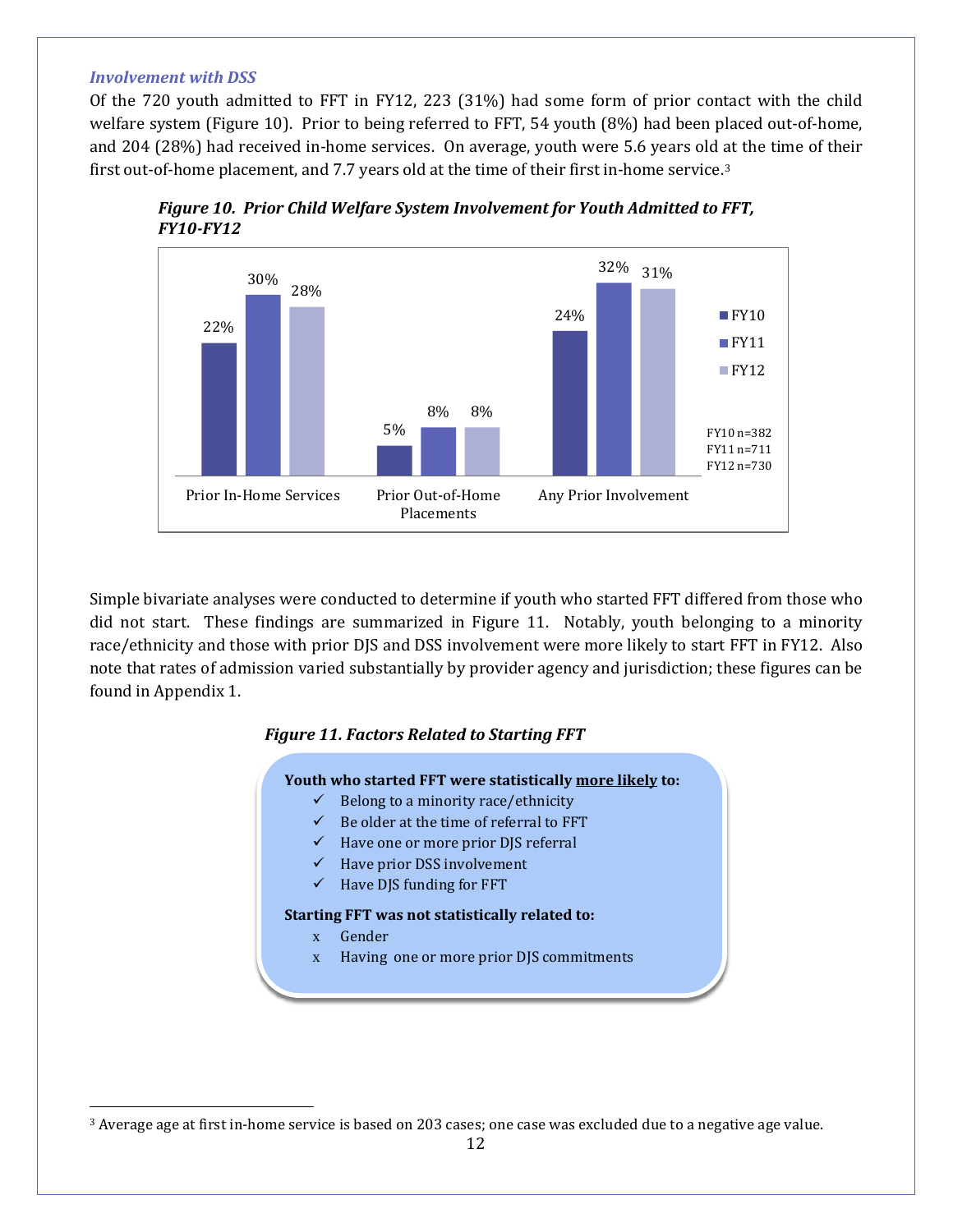# <span id="page-13-0"></span>**FFT Model Fidelity**

If youth and families are to be helped, FFT must be delivered in the way it was designed and with a high degree of clinical skill. One study conducted in Washington State demonstrated that youth treated by therapists who implemented FFT with high adherence had dramatically better outcomes than the service control group. In contrast, youth who had therapists with low adherence did worse than the control group (Barnoski, 2002). Fidelity to the FFT model is critical for successful implementation, and it is especially important to monitor fidelity when an EBP is scaled up for a large population.

Two primary measures are utilized to assess FFT Fidelity—the *Average Fidelity Score* and the *Average Dissemination Adherence Score*.

- The *Average Fidelity Score* evaluates the therapist's application of the model's clinical components. At weekly case staffing meetings, FFT clinical supervisors use standardized assessments to rate each FFT therapist on levels of model adherence (application of necessary technical and clinical aspects of FFT) and competence (skillful application of the necessary components of FFT). *Model fidelity* is represented by summating these two rating scales; this summated score is averaged across a 12-week period, and can range from 0 to 6. **The target Average Fidelity Score is 3.**
- The *Average Dissemination Adherence Score* rates the therapist's execution of the administrative components of delivering FFT. *Dissemination Adherence* is the degree to which the therapist is doing the FFT *program* (assessment protocol, attendance in supervision, completing documentation using the web-based system). The ratings are based on the degree to which the therapist is completing all of the notes in a thorough manner (e.g., in a way that is useful to them in reviewing and planning), scheduling sessions in a way that is responsive and flexible, and administering assessments when appropriate. **The Average Dissemination Adherence Score can range from 0 (none) to 6 (always), and the target score is 4.**

Figure 12 illustrates the *Average Fidelity* and *Average Dissemination Adherence Scores* for all FFT teams in Maryland during FY11 and FY12. Both measures indicate an improvement over the past two years.



*Figure 12. FFT Provider Fidelity & Dissemination Adherence, FY11-FY12*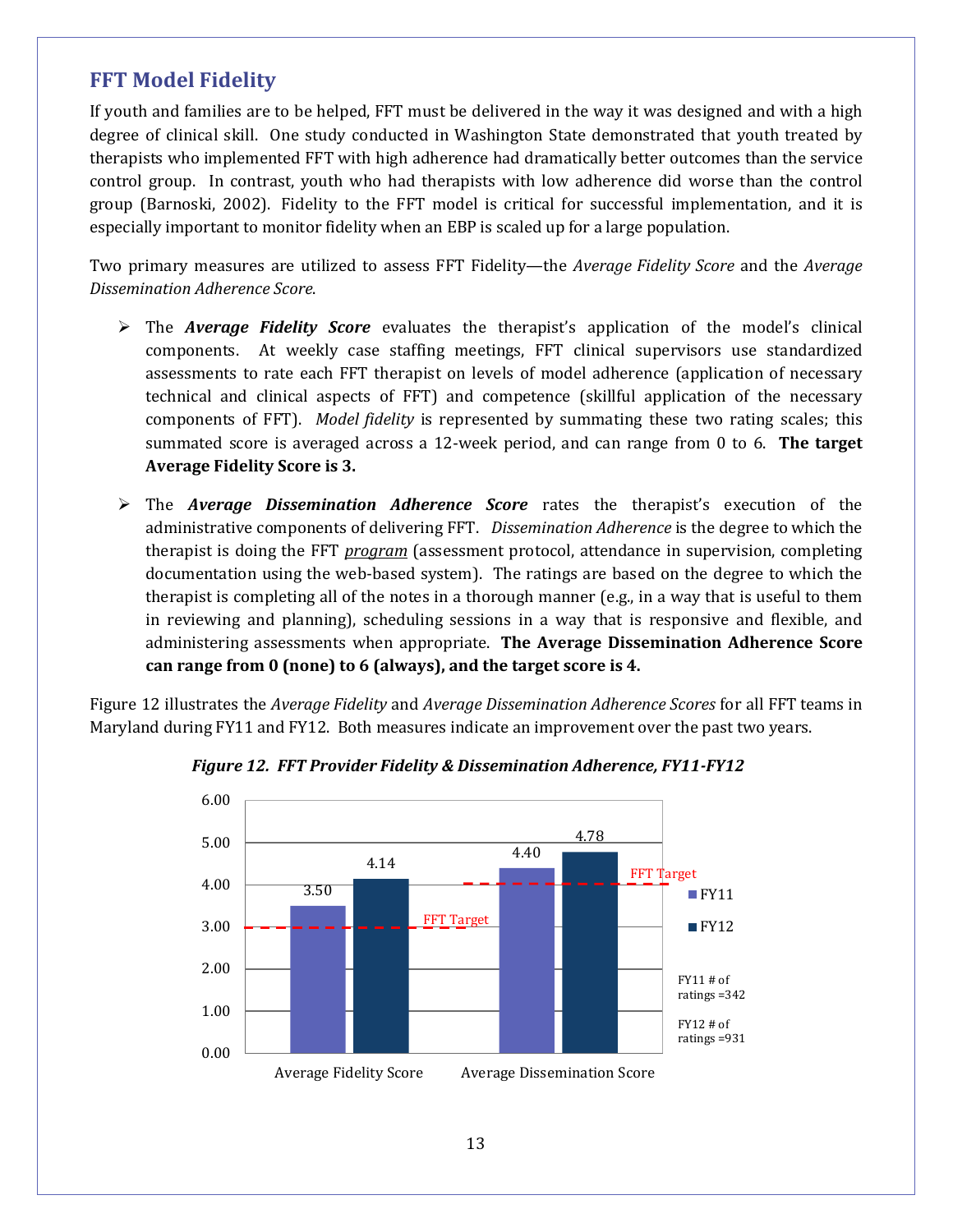# <span id="page-14-0"></span>**FFT Discharges & Outcomes**

Of the 736 youth who discharged from FFT in FY12, 646 (88%) were discharged for reasons *within therapist control*. The remaining 12% of cases were discharged for reasons *outside of therapist control*; note that these cases will not be included in subsequent analyses. The specific discharge reasons falling under each category are listed in Figure 13.

|   | <b>Figure 13. Discharge Reasons</b>                 |   |                                     |
|---|-----------------------------------------------------|---|-------------------------------------|
|   | <b>Within Therapist Control</b>                     |   | <b>Outside of Therapist Control</b> |
|   | Completed treatment                                 |   | $\triangleright$ Youth/family moved |
|   | Quit/dropped out after contact                      |   | Youth referred to other services    |
|   | Youth was incarcerated for a                        |   | Administrative reasons              |
|   | new charge during treatment                         | ➤ | Youth incarcerated/placed for pre-  |
| ➤ | Therapist no longer able to<br>contact youth/family |   | referral reasons                    |
| ⋗ | Youth ran away                                      |   |                                     |
|   | Youth was placed out of home                        |   |                                     |

As shown in Figure 14, the majority of youth completed FFT (74%, n=477), and this outcome has improved as compared with previous cohorts (69% in FY10 and 68% in FY11). Of those who did not complete treatment, the most common reasons were that the *youth/family quit or dropped out* (11%) and the *youth was incarcerated for a new charge during treatment* (6%). Four percent of youth were *placed out-of-home* (e.g., in a substance abuse inpatient program, group home, or therapeutic group home), and in another 4% of cases the *therapist was no longer able to contact the family*.

*Figure 14. Discharge Reasons for Youth Discharged from FFT, FY10-FY12*



Preliminary analyses reveal some significant differences between youth who completed FFT and those who did not (of youth discharged within the therapist's control; Figure 15). Notably, African American/Black youth were less likely to complete FFT (68%) compared with Caucasian/White youth (84%) and youth of other races/ethnicities (81%). Further, youth with prior referrals to DJS were less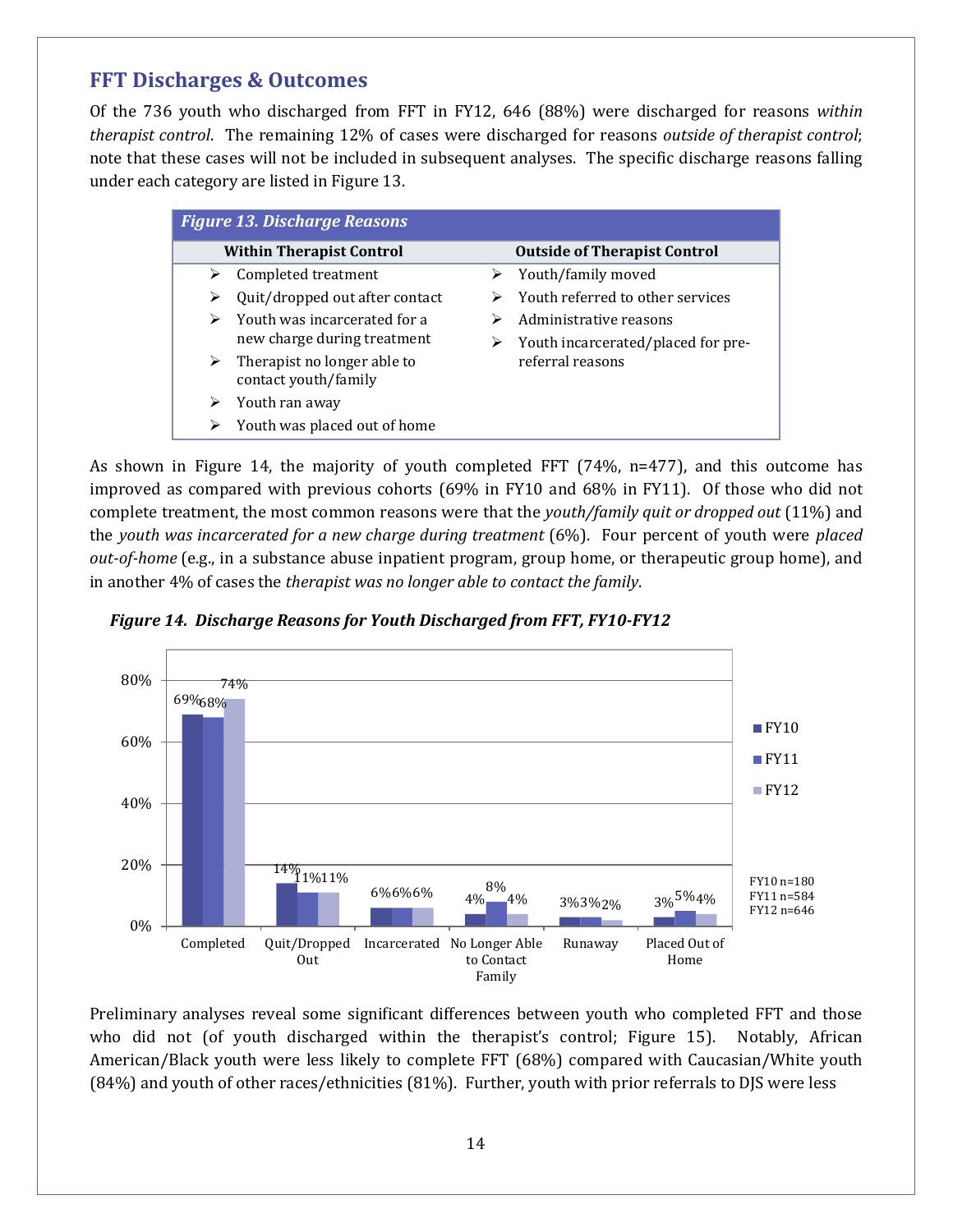likely to complete FFT (72% versus 84% for those with none), as were those who had been previously committed to DJS (65% versus 76% for those who had not) and those with prior involvement with the child welfare system (65% versus 78% for those without involvement). There were also substantial variations by funding source, provider agency, and jurisdiction (see Appendix 1).

# <span id="page-15-0"></span>**Length of Stay**

The average length of stay (ALOS) in FFT treatment was 126 days—close to the national purveyor's target of 90-120 days (Figure 16). It was significantly longer for youth who completed the program (136 days), as compared with those who did not complete (97 days). The ALOS has generally decreased over time, aligning more closely with the expectation of the model.

## *Figure 15. Factors Related to Completing FFT*

#### **Youth who completed FFT were statistically more likely to:**

- $\checkmark$  Be Caucasian/White or of another race/ethnicity (non-African American)
- $\checkmark$  Have no prior DJS involvement
- $\checkmark$  Have no prior DSS involvement
- $\checkmark$  Have a longer length of stay

#### **Completing FFT was not statistically related to:**

- x Gender
- x Age at admission
- x Global admission length



The length of stay in FFT treatment was related to several youth characteristics (Table 8). Of those discharged within therapist control, the following types of youth had significantly longer lengths of stay: those who were younger (under 15 years old), had no prior DJS referrals, and had no prior DJS commitments. Again, length of stay varied substantially by funding source, agency, and jurisdiction. Gender, race/ethnicity, and prior DSS involvement were not statistically related to length of stay.

| <b>Table 8. Statistically Significant Differences in Lengths of Stay (LOS; days)</b> |                            |                                 |  |
|--------------------------------------------------------------------------------------|----------------------------|---------------------------------|--|
| <b>Factor</b>                                                                        | <b>Shorter LOS</b>         | Longer LOS                      |  |
| <b>Age at Admission</b>                                                              | 15 years and older (122.6) | Under 15 years old (136.8)      |  |
| <b>Prior Referrals to DJS</b>                                                        | Yes (121.2)                | No (156.8)                      |  |
| <b>Prior DJS Commitments</b>                                                         | Yes $(107.2)$              | No (130.9)                      |  |
| <b>Funding Source</b>                                                                | DJS (118.9)                | DSS (145.6)<br>GOC/CCIF (162.2) |  |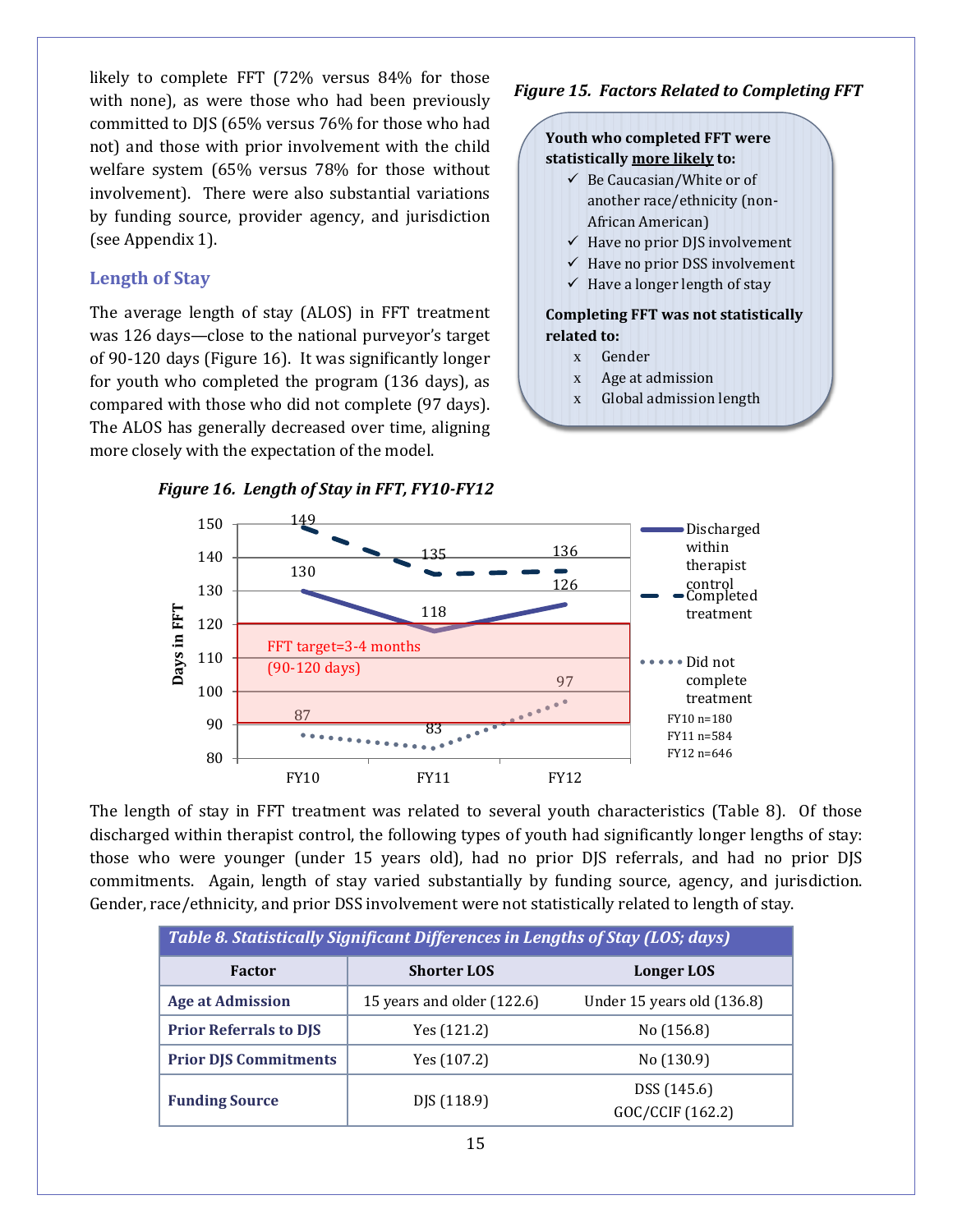#### <span id="page-16-0"></span>**Ultimate Outcomes at Discharge**

Even though most youth completed FFT, it does not mean that the program was effective for everyone. Three measures of success constitute the *ultimate outcomes* that are closely monitored by providers: (1) whether the youth was living at home at discharge, (2) whether the youth was in school and/or working at discharge, and (3) whether the youth had been arrested for a new offense since treatment had started. Other indicators of success include post-discharge outcomes, which are discussed in the next section.

Figure 17 shows the ultimate outcomes for youth who completed FFT over the past three years. FFT has a target of 90% success for each ultimate outcome; this goal has been achieved in each of the three years. Further, 91% of completers in FY12 had positive results for all three outcomes. Success for all three outcomes was significantly more likely for youth who did not have previous involvement with DSS and for those with a shorter length of stay. Gender, race/ethnicity, age at admission, and prior DJS involvement were not statistically related to this successful outcome.





## *DJS Involvement during Treatment*

Readers should note that the ultimate outcomes are reported by FFT therapists, who may not be aware of all youth contacts with law enforcement or the justice system. Further, not all contacts with the juvenile justice system may be the result of an arrest—youth may also be referred to DJS from other sources (e.g., school). According to DJS data, 21% of youth had been referred to DJS while receiving FFT in FY12 (of completers)—compared with the reported 4% who had new arrests upon discharge. In addition, DJS data show that 11% of youth were admitted to a DJS detention facility during treatment.

## <span id="page-16-1"></span>**Longitudinal Outcomes**

## *Subsequent Involvement with the Juvenile Justice System*

Research has demonstrated that participation in FFT is associated with a reduced risk for delinquency and criminal behavior. In order to assess longitudinal outcomes in Maryland, The Institute provided DJS with the name, gender, race/ethnicity, and date of birth of *all* youth who were discharged from FFT in FY10 and FY11, in order to identify matches in DJS's automated case management system (ASSIST). Subsequent involvement with the juvenile justice system during the follow-up period was categorized as referred to DJS, adjudicated delinquent, and committed to DJS (see the insert for definitions). Youth who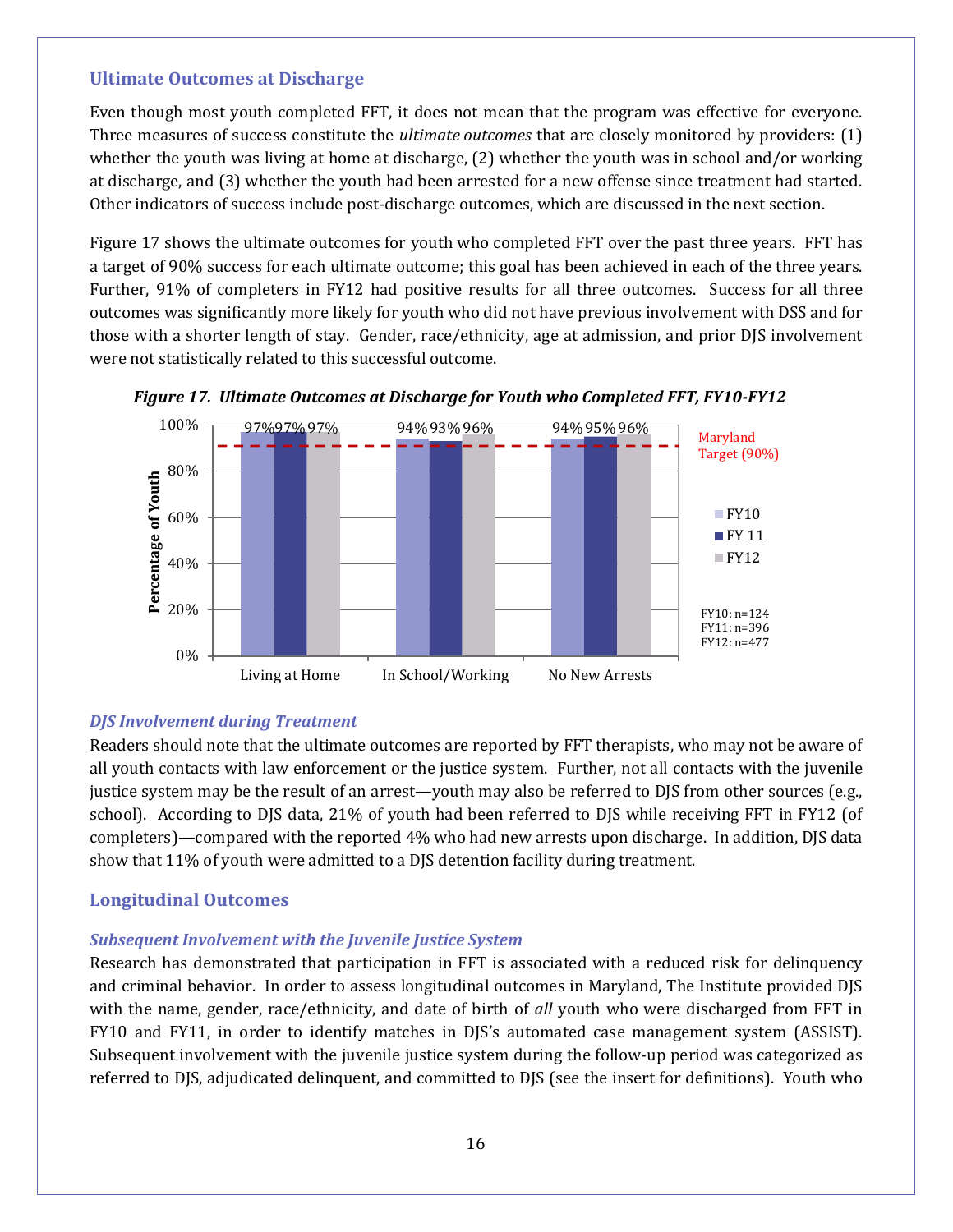had been placed in a secure residential facility (e.g., detention, Youth Center) as of discharge from FFT were excluded from the analysis (two youth in FY10 and seven youth in FY11).

The majority of youth who completed FFT in FY10 and FY11 avoided subsequent contact with DJS within one year of discharge (Figure 18). Of the 122 youth followed from FY10, 30% were referred to DJS, with 14% subsequently adjudicated delinquent, and 7% committed to DJS. Of the 389 youth discharged in FY11, 35% were referred to DJS (26, or 7%, for a felony offense), 13% were adjudicated delinquent, and 6% were committed during the one-year follow-up period.

According to bivariate analyses using FY11 discharges, males, younger youth, and those with a prior DJS referral were significantly more likely to be referred to DJS within

 $\ddot{\phantom{a}}$ 

#### *DJS Involvement/Recidivism Measures*

*Referred to DJS* refers to a referral to DJS for a delinquent offense.

*Adjudicated delinquent* refers to any youth who has a judiciary hearing and is adjudicated delinquent for an offense occurring post-discharge.

*Committed to DJS* refers to any youth who is committed to DJS custody for placement for an offense occurring post-discharge.

**Note:** Criminal justice system (adult) data were not available during the preparation of this report. These data have been requested and will be included in a future version.

one year post FFT discharge. Youth who were successful for all three ultimate outcomes were significantly less likely to be referred to DJS. Race/ethnicity, having a prior DJS commitment, and prior DSS involvement were not related to having a subsequent DJS referral.





*New Residential Placement with Juvenile Services.* Youth who are committed to DJS do not need to commit a new offense and be processed through the juvenile court in order to be placed in a residential facility. Consequently, more youth may be admitted to a new residential placement following discharge from FFT than indicated by rates of commitment (shown above). Conversely, not all commitment orders will result in the youth residing in an out-of-home placement. Of the 122 youth who completed FFT in FY10, 13% were admitted to a residential placement<sup>[4](#page-17-0)</sup> by DJS during the twelve months following

<span id="page-17-0"></span><sup>4</sup> Residential placements include places such as Youth Centers, group homes, residential treatment facilities, treatment foster care, etc. It does not include detention.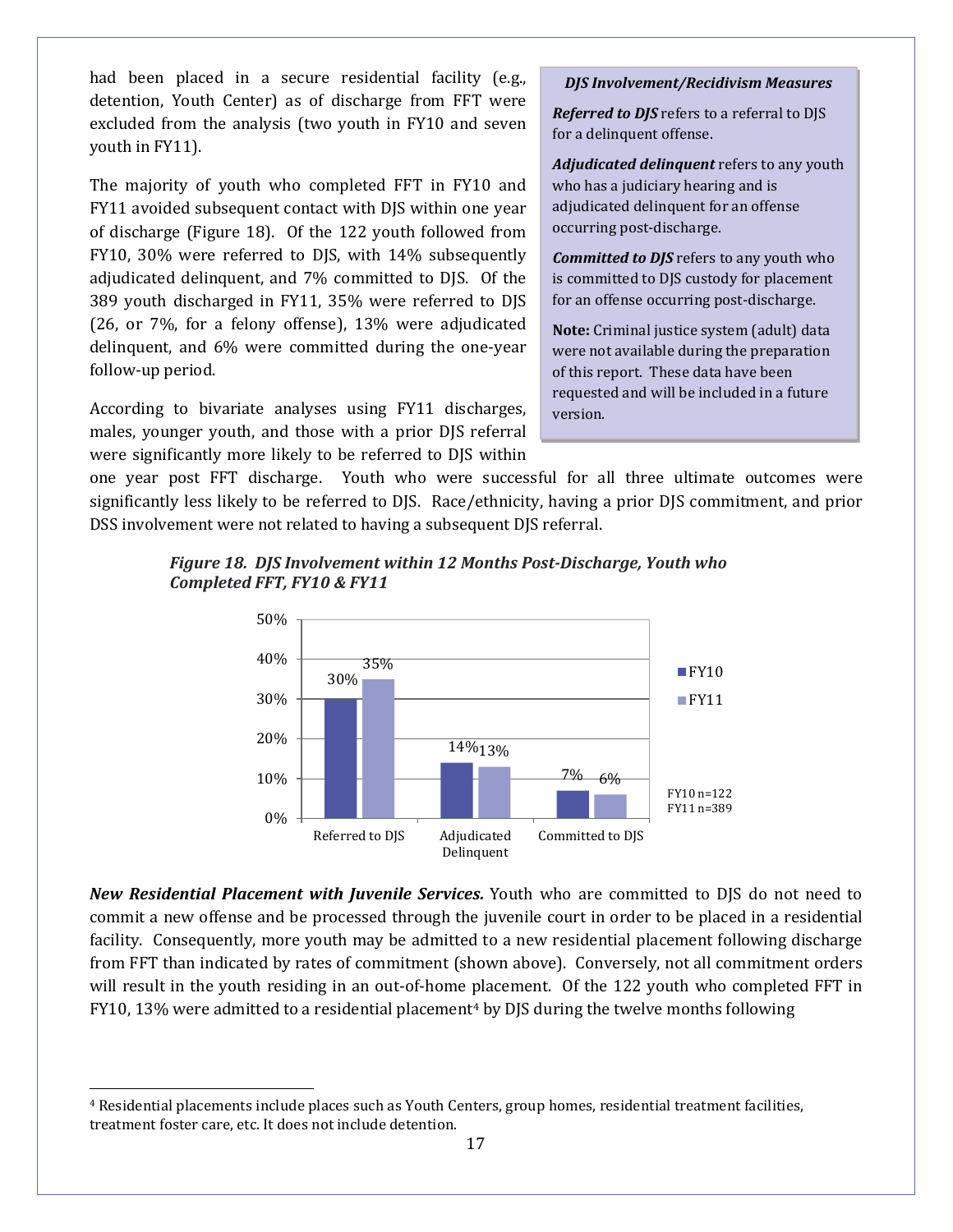discharge (Figure 19). By comparison, of the 389 youth who completed FFT in FY11, 11% were admitted to a residential placement in the year following discharge. The most frequent types of placements included in-patient substance abuse programs, Youth Centers, secure facilities, and group homes. Note that these percentages do not include youth who were residing in a secure facility at discharge from FFT (see above).

# *Subsequent Involvement with the Child Welfare System*

The Institute also provided DHR with the names, dates of birth, and other demographic variables of all youth who were discharged prior to the last day of FY11. DHR matched these youth in their state *Figure 19. New DJS Residential Placement within 12 Months Post-Discharge, Youth who Completed FFT, FY10 & FY11*



SACWIS (State Automated Child Welfare Information System) system known as CHESSIE (Children's Electronic Social Services Information Exchange) to retrieve information about contact with the child welfare system post-FFT discharge. As per DHR data, of the 124 youth who completed FFT in FY10, only one (<1%) was placed out-of-home within twelve months of discharge (none received in-home services). Of the 396 youth who completed in FY11, seven (2%) were placed out-of-home, five (1%) began receiving in-home services, and two (<1%) had new DSS investigations within twelve months of discharge from FFT.

#### **What FFT has meant to families in Maryland: Brittany's Story**

Brittany and her mother were referred to FFT in 2011. She had been referred to DJS after she stole from a local grocery store. When Brittany started FFT, her relationship with her mother was not strong, she was not attending school on a regular basis, she was involved in an abusive relationship, and she was not following house rules.

Brittany did not want the therapist to meet with her and her mother because she felt there was nothing wrong and things would always be the same at home. As weeks passed, Brittany started trusting the therapist, enabling her to work with her mother on their relationship.

By the end of FFT, Brittany had graduated from high school, found full-time employment, and improved her communication and relationships with her mom and sister. Brittany and her mother are still in contact with the therapist, and DJS has closed her case.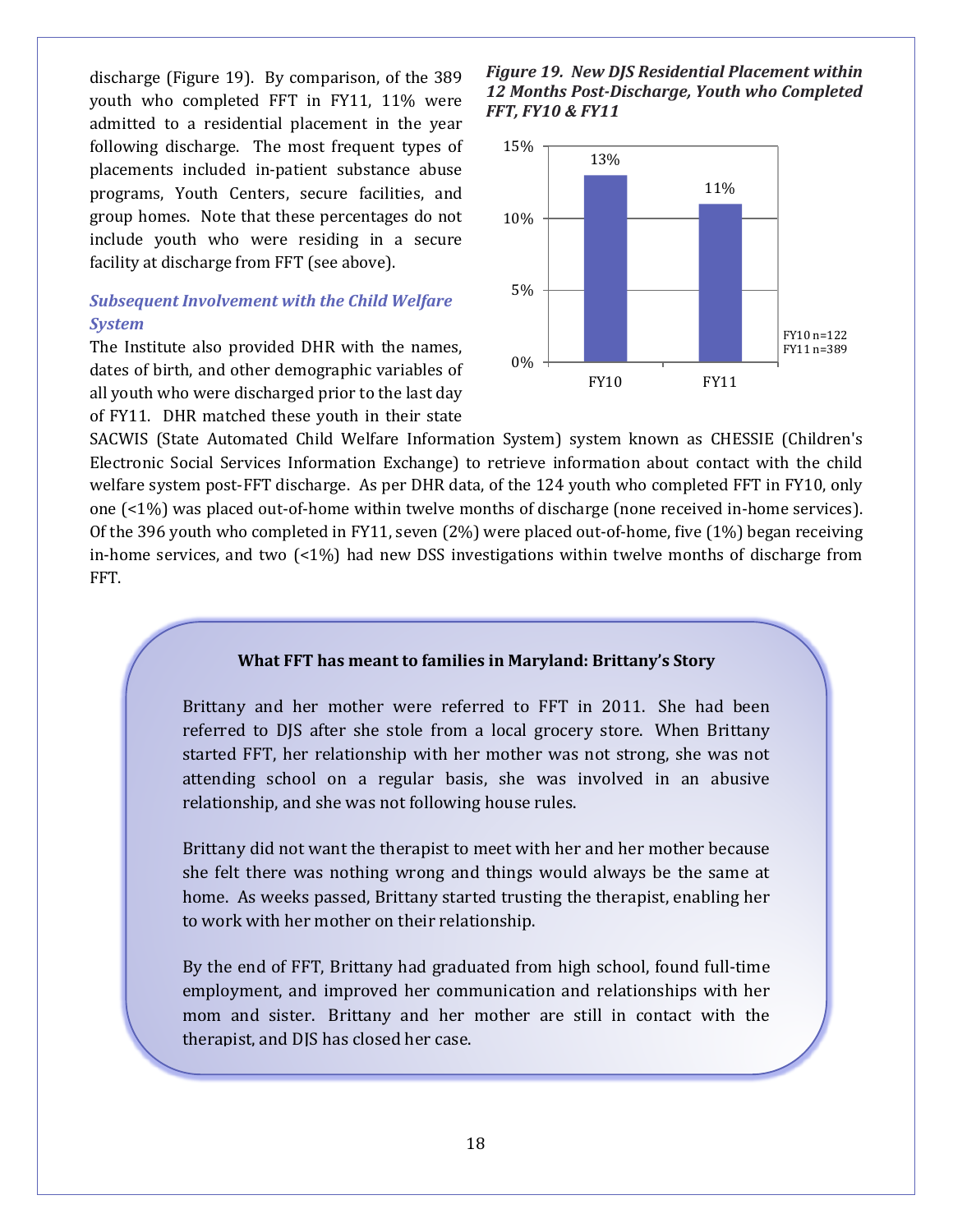# <span id="page-19-0"></span>**FY12 FFT Implementation in Maryland: Successes & Challenges**

# <span id="page-19-1"></span>**Utilization**

- The percentage of referred youth who started FFT increased in FY12, and the percentage of ineligible referrals declined, suggesting better communication among referral sources and providers.
- Approximately 180 youth did not start FFT because the youth or family did not consent to treatment or they were unavailable. Greater effort should be expended to educate parents on the goals of the program, encourage participation, and work with parents to ensure that the program suits their circumstances.
- The average utilization rate for funded FFT slots was 71%, and 79% for active slots. Although improving over the year, utilization continues to fall under the 90% target for the state.
- The global admission length has generally declined over time, and, on average, youth and families started treatment within three weeks of referral during FY12. There are, however, significant differences in global admission length between DJS- and CCIF-funded slots, warranting a closer look into possible differences in the process.
- A diverse population of girls and boys from different racial and ethnic backgrounds were referred and admitted to FFT. However, there has been an identified need for more availability of Spanishspeaking therapists to better serve Spanish-speaking families.

## <span id="page-19-2"></span>**Fidelity**

- Both the *Average Fidelity Score* and the *Average Dissemination Adherence Score* have increased from FY11 to FY12; in both cases the average score exceeded the FFT national target.
- The average length of stay in treatment has generally declined over the past few years, but still exceeds the target of three to four months for youth who complete treatment.

## <span id="page-19-3"></span>**Outcomes**

- Approximately three-quarters of discharged youth completed treatment in FY12, which represents a notable improvement as compared with discharge cohorts from the previous two fiscal years. However, significantly fewer African-American/Black youth completed treatment relative to Caucasian/White youth; reasons for these results should be explored.
- For a third year in a row, youth who completed FFT have exceeded the target goal of 90% on each of the ultimate outcomes (i.e., living at home, in school/working, and no new arrests at discharge), and 91% achieved success for all three of the outcomes as of discharge.
- There were a higher percentage of referrals to DJS during the twelve months post-discharge among the FY11 completers relative to FY10 completers, but the former group also had lower percentages of being adjudicated delinquent, committed to DJS, and placed in a committed residential facility.
- Very few youth who completed FFT in FY11 (3%) had new involvement with DSS in the year following discharge.